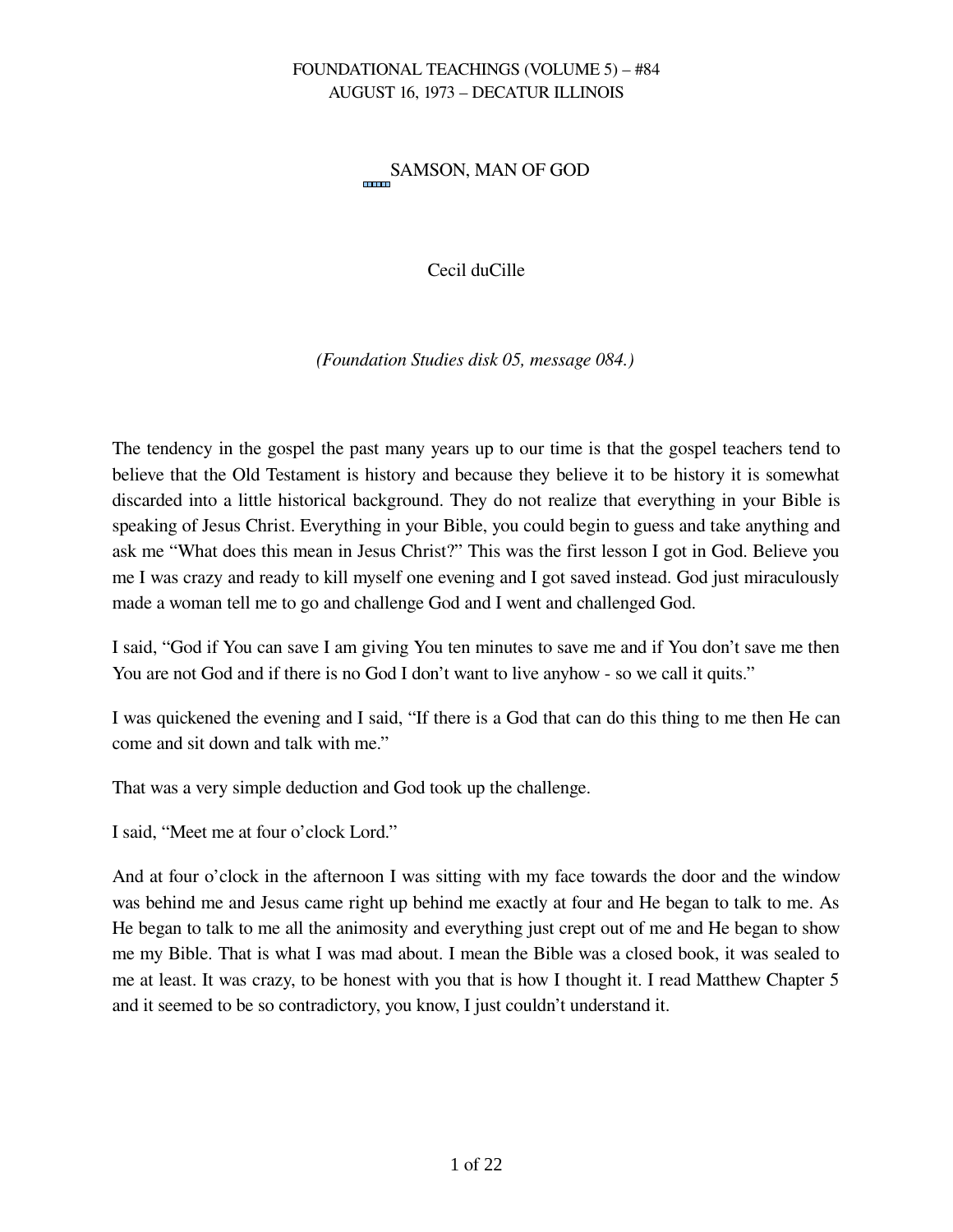How could God say "thou shalt not kill" and then He told the other man "kill the chickens, kill everything", He said, "Kill everything – women and children alike." I couldn't understand such a God. Then I couldn't reconcile my Bible with truth and with the word of God.

Jesus came to me and He talked to me. He talked from four o'clock in the afternoon until one that night. I didn't see when the sun went down, I was so absorbed. When He was slipping away at one o'clock I said, "Jesus, tomorrow evening at four!" And tomorrow evening at four He was there. That continued for August, September, October, November, December, January, until the  $7<sup>th</sup>$  of February. What happened the  $7<sup>th</sup>$  of February? Jesus that was talking to me came right into me and He was talking inside. I mean it was weird and I was very frightened when I got filled with the Holy Ghost and began to talk in tongues. So Praise be to God.

I am saying that to say this: That it was He Who taught me that the Old Testament is the prophesies or the words pertaining to Jesus and that the New Testament is the fulfillment of those words. So if there is any relationship between a man and his manifestation then that is it. The Old Testament speaks of Jesus, everything, just say anything, any love story in there – it is talking about Jesus. So let's take one of these stories tonight because this one intrigued me. I asked God to show me why is this thing in the Bible any at all? I just couldn't reconcile it with Bible. It looked to me like a good story anyhow – you know a Superman thing. But you know it didn't impress me as a Bible story so I wanted to know why it found its way into the Bible? So God told me.

Turn to Judges and our story begins with Samson as a young man, Chapter 15 says:

Jg 15:1 *"But it came to pass within a while after, in the time of wheat harvest, that Samson visited his wife with a kid…"*

We have got to start earlier than that, but we cannot read it. I can tell it in story and it starts with Chapter 14 and goes to Chapter 15. So let me give you the story here in short and I am going to give you a key to the story. Remember I told you that the word of God has three dimensions? Now take a simple word like Samson in the natural – natural man Samson. Praise God. Now there is a spiritual meaning to it and there is a meaning that it will come forth in the perfect. Can you understand that? Every word of God has three basic dimensions. Amen. If God says sheep He means not only the natural sheep out there which is the thing that gives you the idea of what He is talking about, but it means a son of God and the quality of the sheep is transferred to the quality of the spiritual reference. So God, the Bible is written (I don't want to say like an allegory) but it is written with a deeper meaning, it has dimension, depth and width and height. You see it has dimension to every word that is written.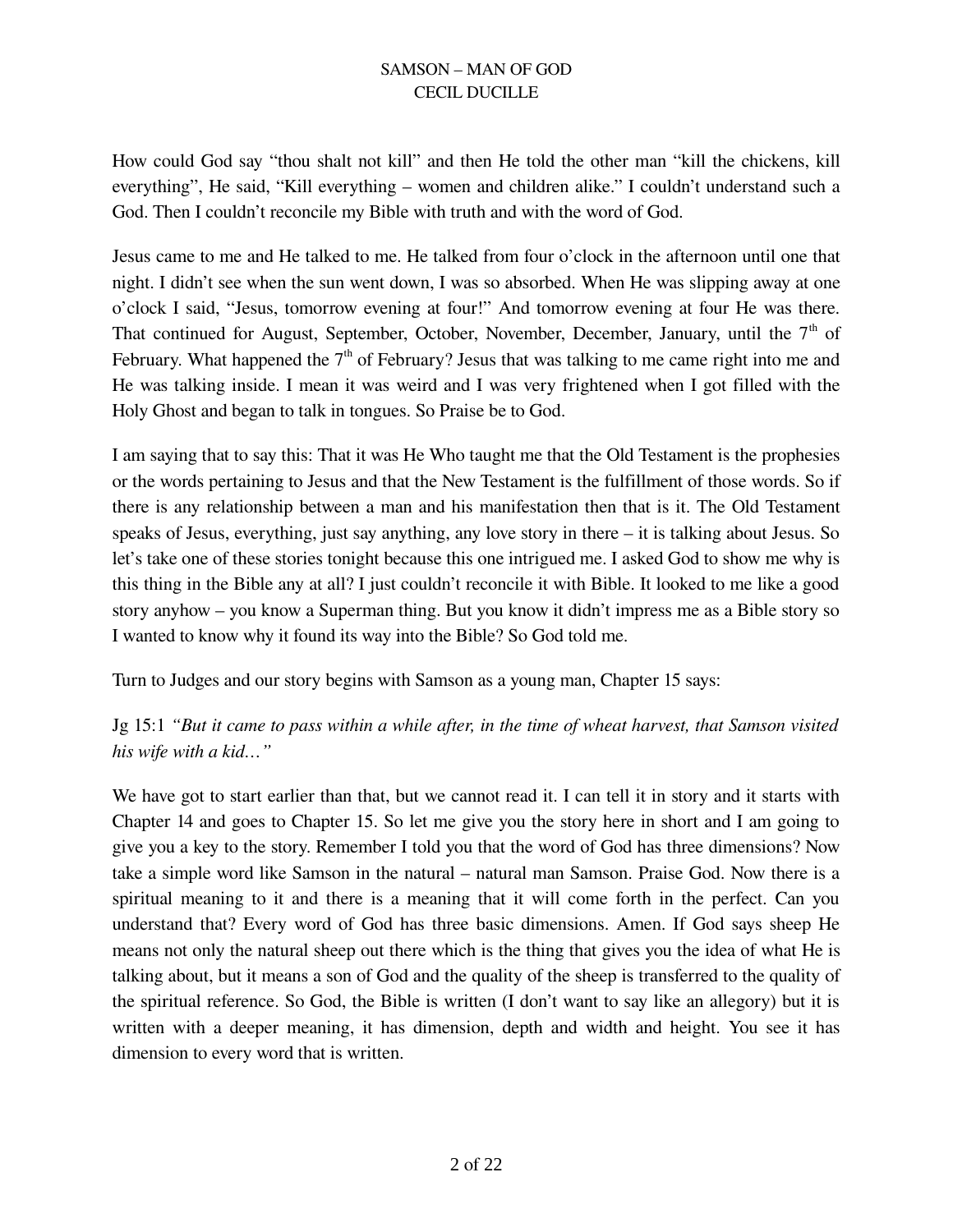The word Samson: there in the natural is a natural man physically speaking; then there was the meaning of the church; then he represented Christ; then he represented God's final man. Of course 144,000 or the manchild, I mean those are references/words in the Bible that have the same meaning as Samson represents and I am going to show you in what way he represents them. The manchild, the 144,000, the firstfruits company – now many of you are not acquainted, are not conversant with these terms but when I am through this will explain these terms. Right?

Now this for instance, this 144,000 is not a number, it is a symbolic figure. Every figure in the Bible is symbolic. They use figures to say many things. God would use one word to say a whole book. Take for instance when God says Babylon, you know, He means a lot of things: He means rebellion; he means a people who rebel against God; who refuse to be led of God; who refuse to be ruled by God. It has a long history behind it. So while He is telling you the history He is really giving you an idea of something spiritual.

Now this man Samson was a normal fellow. I believe he was a husky lad, maybe 5'10", maybe 5'11" or something between 6' and 5'10" or somewhere around that. He was just a normal fellow, a normal kid. Then he said to his mother and father one day:

"Now I went down to the country of the Philistines and I saw a girl down there and I like her and I would like to have her as my wife."

Now in those days the parents had to go with you to ask for your wife. I don't know if you do it that way these days? I think you have some working arrangement with the girl and then you go to the parent.

But this guy he saw the girl and he went to his parents and his parents had to go to her parents and ask for her to marry. So this girl then Samson's wife – she is the type of the church, the bride of Christ. Now in this sense Samson is Jesus Christ. Do you get the idea? Good.

So he is going down from Israel (the country of God) to an heathen nation, the sinners, the Philistines to ask for a bride to get a bride from the Philistines. Jesus came down from His glory down to a low estate to take on human flesh. I mean you wouldn't understand how troublesome human flesh is unless you were an angel. Imagine someone with immortality, absolute power, God Almighty is going to take off His Godliness and put on humanity and come and have a wretched beast nature body – it was pretty rough. Well this was the thing kind of thing now Samson going down to marry a Philistine girl. Now the Bible said:

Jg 14:4 *"But his father and his mother knew not that it was of the LORD…"*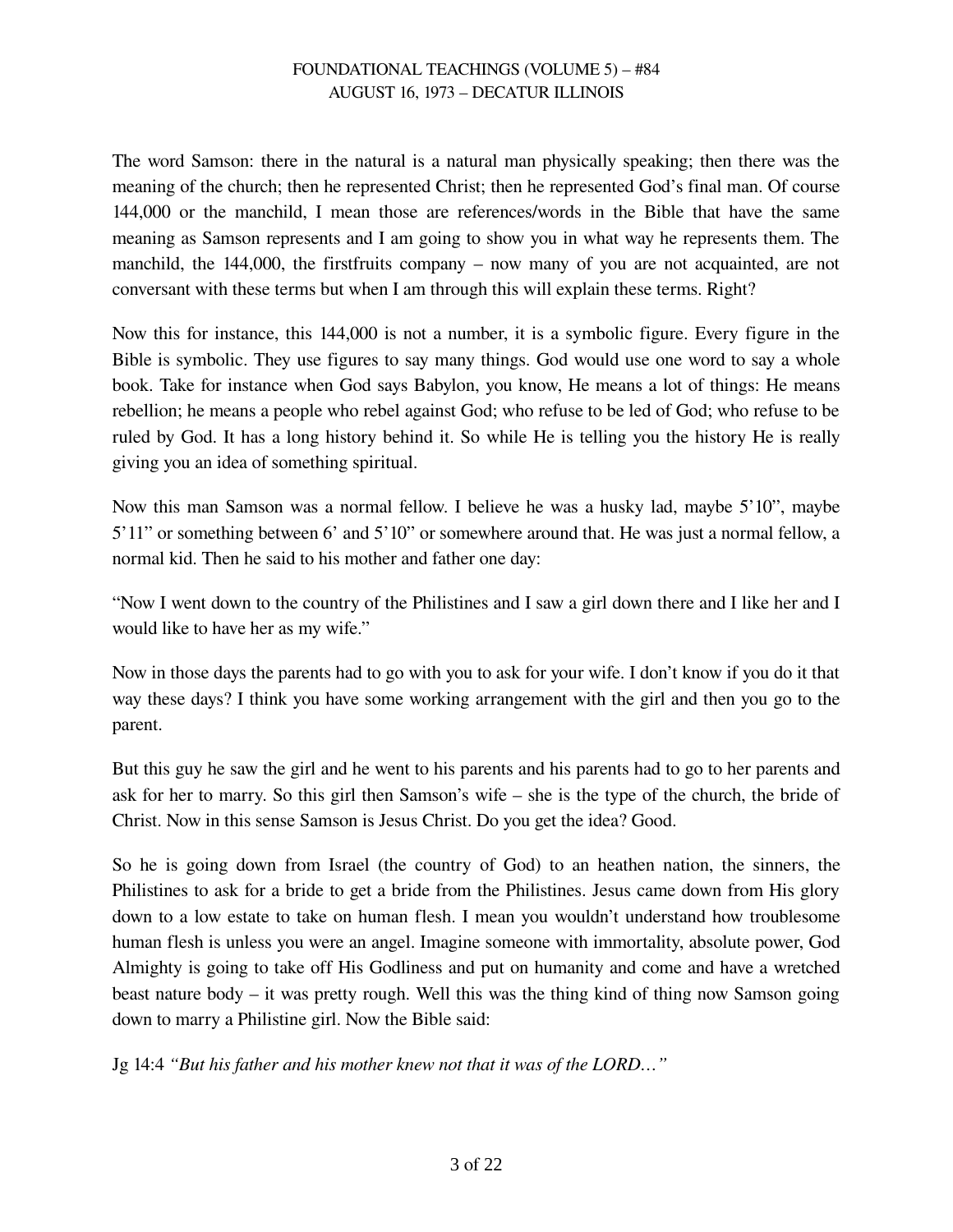…so they were quarreling, "Why are you doing this?" "Why did you have to do this?" "Aren't there girls in Israel that you could marry? Why do you have to go down there?"

So Samson was on his way he told his parents that they should go on a little, he just wanted to stop a little. He went into this bush and when he went into this wood a young lion… Now all of you must have seen a good sized lion. A very good lion could be a fellow about that size and his paws are massive horrible things. I mean a lion could take of his paw and slap that table and splinter it in to smitherenes. He could if a lion switches his paw at you like this, you know a cat plays like this with his paw, if a lion does that to you and catches you it will take your head off completely take your head off. That is the power that the lion has. They call the lion the king of beasts because the lion will conquer almost every beast in the forest.

Now Samson went into this bush and there a young lion attacked him. Now the Bible did not say that he attacked the lion, the scripture said that the lion roared against him – that means to say the lion attacked him. When a lion roars that means he is going to attack. He jumps at you and I understand that the charge of the lion is so swift that you can't move out of the way in time, although David did it. Amen. But the only way you could beat the lion at his move is to anticipate him and you know he is going to move and the moment he leaves the earth you are already moved and David moved and stepped aside and plunged his sword into him.

So we are talking about Samson now. Now Samson stepped aside, jumped on top of this lion and killed the lion like this with his one hand in the bottom jaw and one hand in the top jaw and he rent him right in two. Now that is impossible to conceive. Amen. You know I doubt that the tractor that you have outside there if it had the two ropes I doubt that it could do that to a lion. You can imagine the speed and the power. It was much like lightning "BOOM" and he just tore him in two. Now the scripture says that he rent him like you would rent a kid but I would like to see which man could rent a kid. You can't even tear the dead skin of a kid with your hands, much less rent a whole kid in two, you see. Well men must have been really different, but you can't rent a cat. No I doubt if you could tear a rat in two, but this is the situation Samson rent this lion in two. Now the lion is Satan. Do you see how the story has meaning? The story takes on meaning the moment you know WHAT THE TYPES MEAN.

So the lion is Satan. Now he rent him in two and threw down the carcass and brushed off his hands and came back out to his parents and the Bible says he didn't tell them anything. But when he was going back home they had their little agreement or arrangement for the marriage to be at a certain date. When he was going back home what did he see? He saw bees make honey in the carcass of the lion. Bees, a hive of bees came down and found this lion's carcass and made their nest, their hive inside of the carcass of the lion.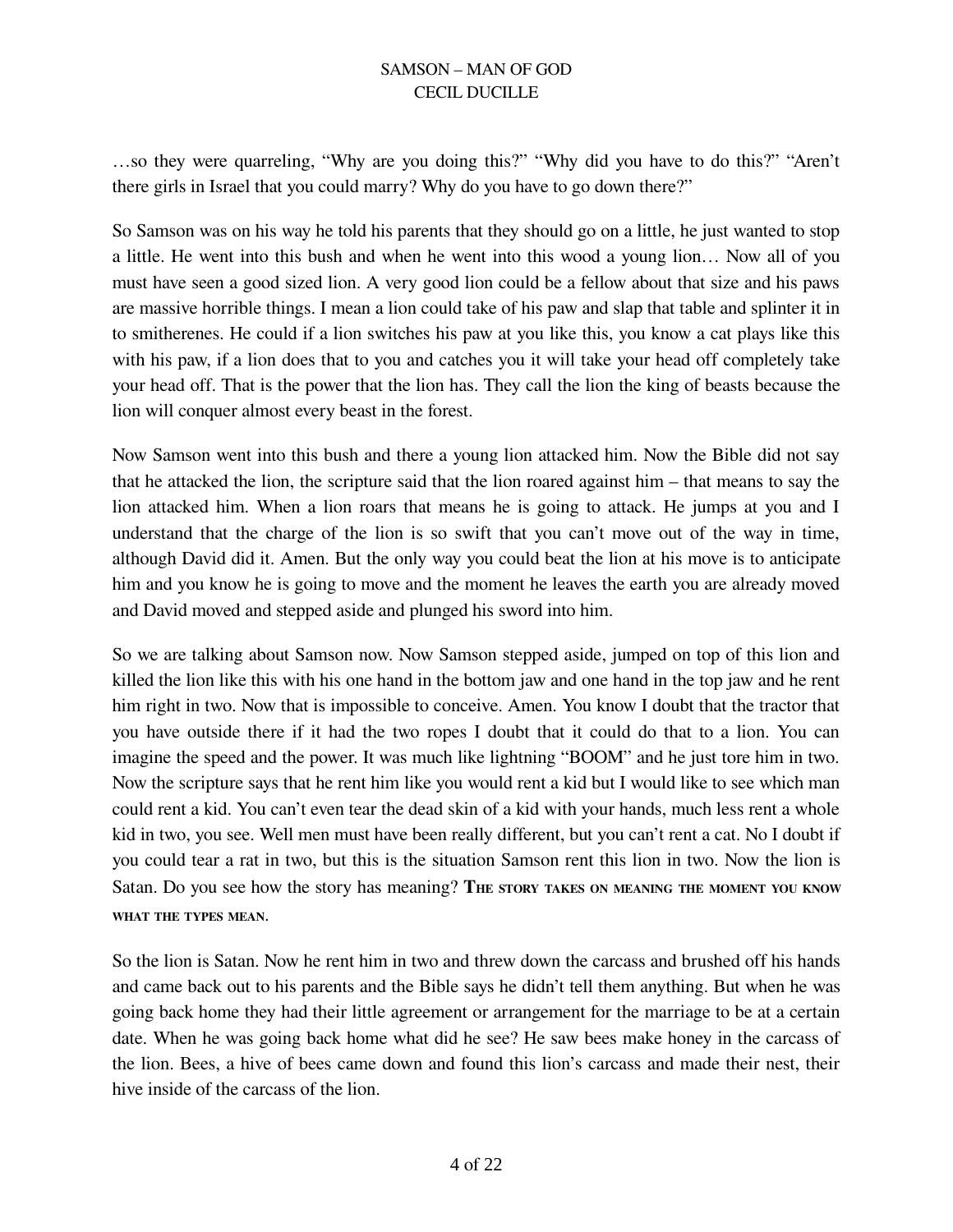When he went back to the wedding feast now everybody was having sport so he said, "Alright, if anybody can guess my riddle I will give them thirty changes of garments."

Now because that number is symbolic and it is highly meaningful, thirty is highly meaningful in the gospel. Thirty means sonship. Let me tell you something now, it is not every Christian who is a son of God. Amen. Anybody is against that? You see. When you hear me coming like that I want to trick you because I am going to show you it in the Bible, so I want you to say, "No, no, you are wrong." But I can't catch you that way so I might as well show you. You turn back to Romans Chapter 8 and verse 14. What does it say?

# Ro 8:14 *"For as many as are led by the Spirit of God, they are the sons of God."*

So children of God are different from sons of God. In the Bible when the Bible says sons it means that you have come to age, you are matured in God and God can trust you with His business. So this number means sonship.

So Samson promised, Samson the church or Jesus, you know it is type and type. Samson – Jesus Christ promised the heathen, the sinners sonship if they can guess the riddle. So what is the riddle? Let me tell you the riddle. Let's go back to Judges 14:14.

Jg 14:14 *"And he said unto them, Out of the eater came forth meat, and out of the strong came forth sweetness. And they could not in three days expound the riddle."*

Now let me tell you what the riddle is. The riddle is (some of you might have guessed the riddle). Nobody can guess what the riddle, what the meaning of the riddle is in symbolic language? What does it mean? The gospel story – they could not guess the gospel story. The world could not guess the gospel story, the sinner could not guess it. Why? Somebody tell me why they couldn't guess it. Give me a scripture for that.

1Co 2:14 *"But the natural man receiveth not the things of the Spirit of God: for they are foolishness unto him: neither can he know them, because they are spiritually discerned."*

"Because it is hidden from them."

Praise God. That is the scripture I wanted. Praise His holy name. The sinners therefore cannot guess the gospel story, it is hidden from them and the man who is lost it is foolishness to him. Now the riddle therefore, let's see if we can understand what it says. "That out of the eater came forth meat and out of the strong came forth sweet…" Now this eater, this killer, the lion/the devil, the scripture says in Genesis Chapter 3 and verse 15 that Jesus Christ would bruise the serpents head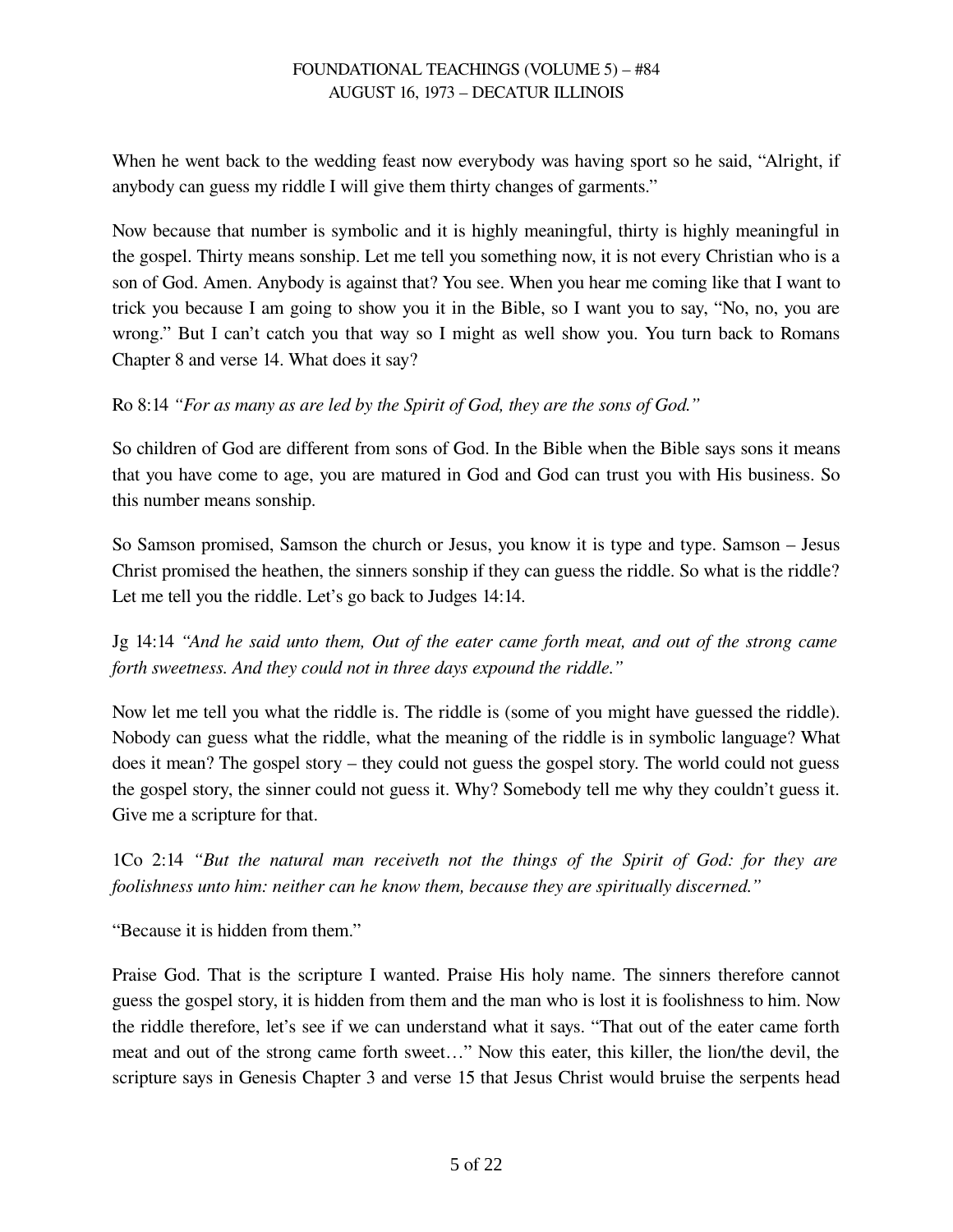and the serpent would bruise His heel. So that means that God was showing that the church is to do to the Devil exactly what Samson did to the lion. Amen. Can you see that? That some of you guys are going to rise up in this last few days before the end of the world and do to Satan the Devil just like Samson did to the lion. Do you want me to show you that in the Bible? God called them overcomers. Let's turn our Bibles to Revelation and I think we could look at Chapter 12. It is in so many places that I could find three or four. Let's try 12 because this says they overcame him and it tells you how they did it.

Re 12:11 *"And they overcame him by the blood of the Lamb, and by the word of their testimony; and they loved not their lives unto the death."*

Praise God. Overcomers overcoming the Devil by the tools that God has given you which was Samson's power – the Word and the Spirit and he tore him in two. Now this is where the sweetness comes in. Amen. Verse 12:

Re 12:12 *"Therefore rejoice, ye heavens, and ye that dwell in them. Woe to the inhabiters of the earth and of the sea! for the devil is come down unto you, having great wrath, because he knoweth that he hath but a short time."*

You know I had a vision of seeing the sons of God rise up in the earth resurrected and when people look at them figures just screamed and ran. But all the prisons broke open and the Christians came out shouting and dancing in the street. I mean the whole atmosphere was charged electrified with joy as you have never known. People were just dancing wildly and didn't care anything more because behold, salvation had come.

You know six thousand years God and every angel sitting down waiting, watching you to see what you are going to do with the Devil in this last hour. This is why life is going to get tough, because all things carnal must come under the final test, Satan let loose on the earth. Those who love Satan will go to him and those who love God will go to Him. Amen. No more middle ground. Those who love Jesus will go to Him and those who love Satan will go to him and the Battle of Armageddon will be fought right before our eyes with spiritual power. Amen. Some of you think you are weak and think you speak the word and the power will ZAP the devil out there right before you. Amen. Praise God.

So let's go back to our story. We go back to Judges. So we see Samson going making arrangements, coming back, finding the honey in this carcass. Now he gives them this riddle and they cannot win. What do you think they did?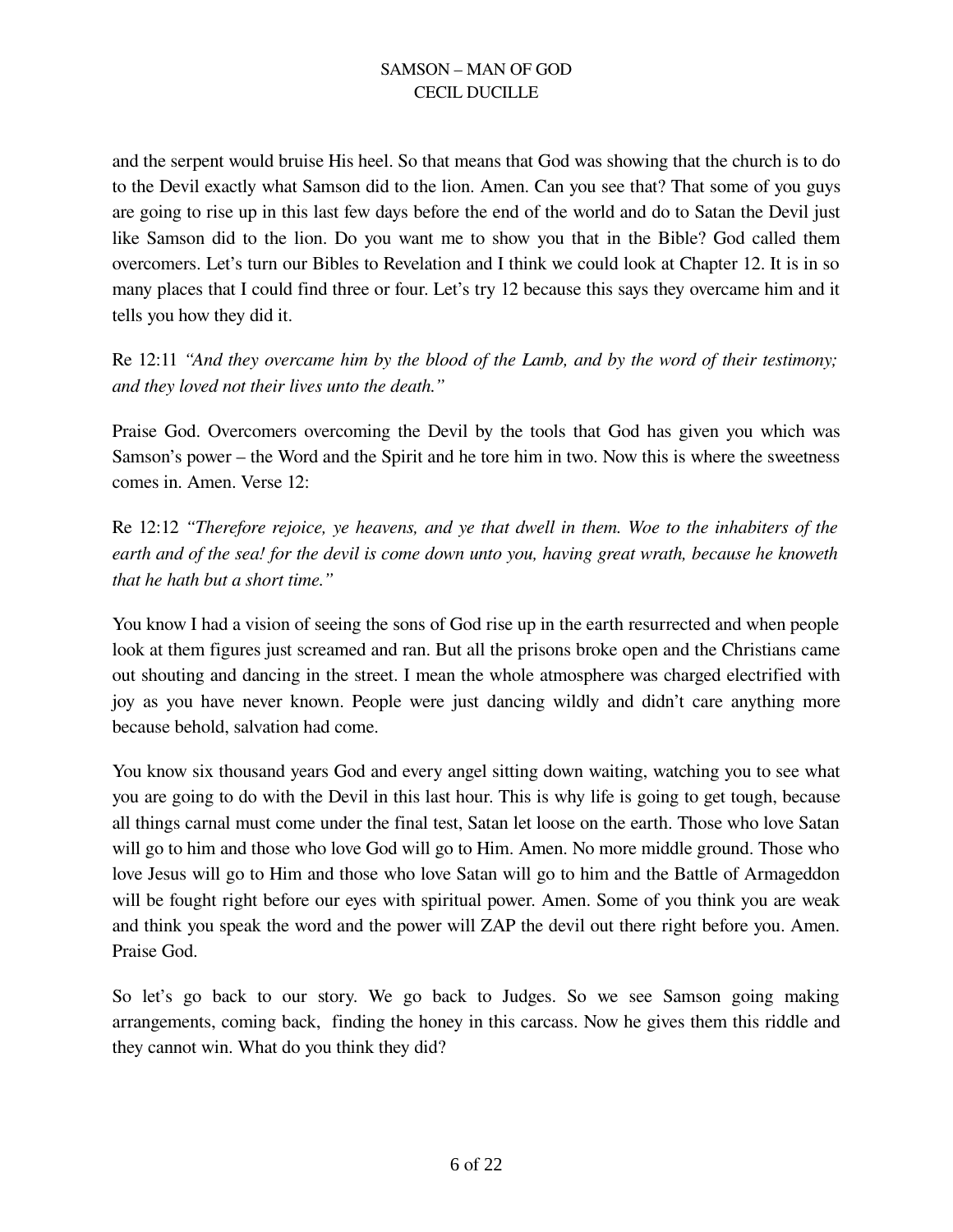They went to his wife with swords and they said, "Come on now. If you don't tell us we kill you and we kill your father's house. You had better get it from him and tell us or else we are going to burn you with fire."

So there was nothing else for her to do but to go to him and cry and plead with him and say, "Tell me now… You don't love me if you don't tell me."

So he told her and when he told her they went to him and said, "What is sweeter than honey? And what is stronger than a lion?"

He said, "If you didn't go and fool around with my wife you would not have known it." He said, "Okay. I will give you…"

Now the thirty garments, the thirty changes of garments he should have given them thirty of his own Israelitish garments. Now what is the meaning of garments? Can anyone tell me? Someone here knows it. I don't think I should tell you. What is the meaning of clothes in the symbolic language? Come on now.

"Does it have something to do with righteousness?"

Yes sir it does. I was going to say it starts with "R". Yes, the righteousness of the saints. So therefore what these people wanted, they wanted to catch salvation by the tail and they just have the righteousness put over them and that is it and they would just catch God. So what did Samson do? Samson went out and he killed thirty of their own men, took off their clothes, carried it and gave to them. They shouted that they had won and so on. The feast was over and when the shouts came out thirty men were dead and it was their clothes that he gave them.

They said, "Okay, we are going to get him."

So since Samson was gone they got hold of his wife and they killed her and they murdered her and they beat her.

Now turn your Bibles back to Matthew 24 and you will see Jesus there speaking to the brethren and telling them what will happen to them.

Mt 24:9 *"Then shall they deliver you up to be afflicted, and shall kill you: and ye shall be hated of all nations for my name's sake."*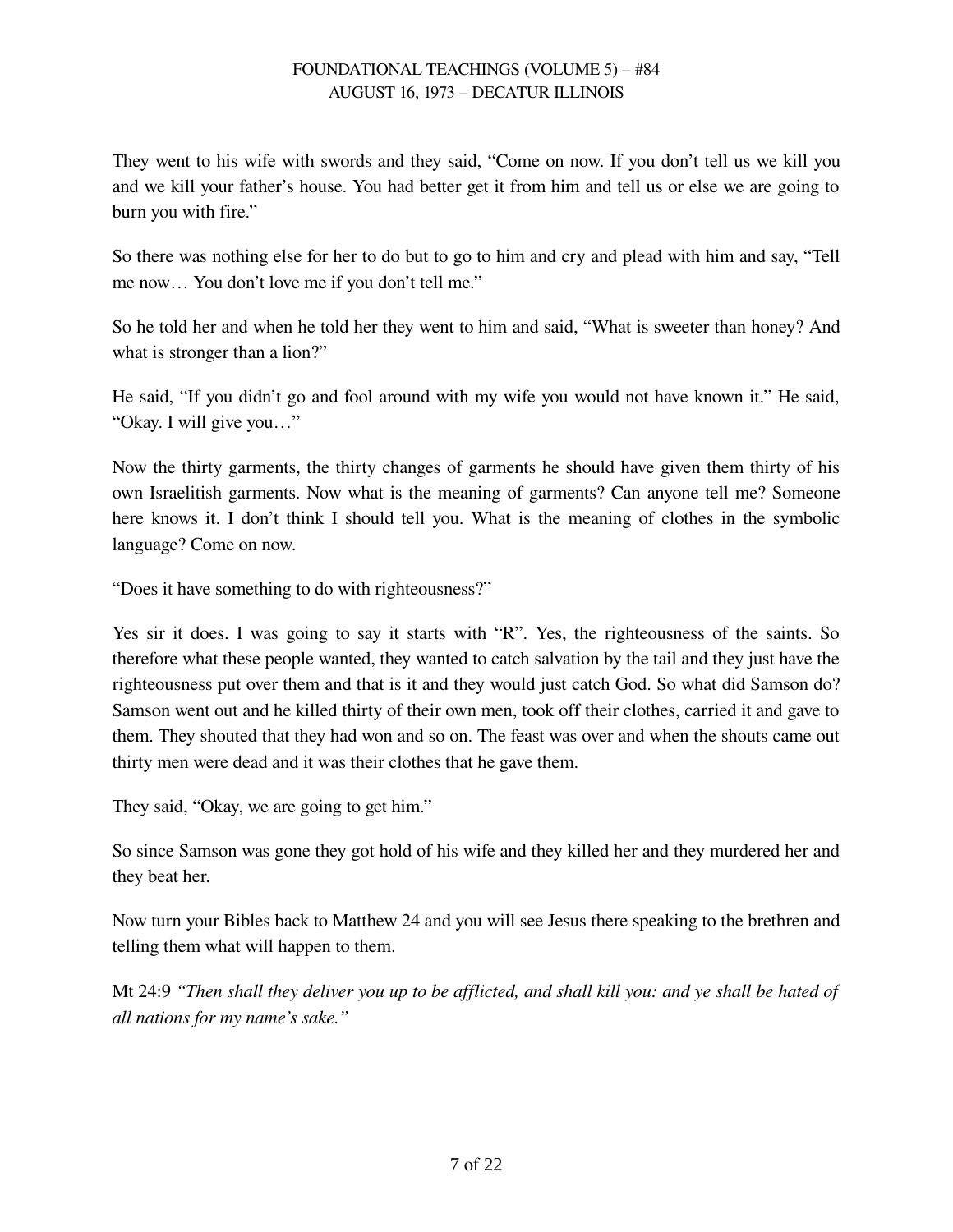Amen. Hallelujah. So if people ridicule you for your Christianity, for your salvation it is nothing bad. I tell you something I have just seen. Last night over the news they had some girl there trying to deprogram her they say to get Jesus out of her.

They were there on her pointing and she said, "NO, I love Jesus. Jesus is real."

They were down there saying, "You have been a disgrace upon your family, you joined this gang of…."

They don't think too good of us – praise be to God. I don't know who the brethren were but the girl sounded to me like she had Jesus. Amen.

She said, "No, you don't know that Jesus is a lie."

But of course you know they speak in tongues and they raise their hands and they call it psychological something that has gone bad with her upstairs.

Brethren let me tell you something: Your kids are going to face the devil face to face in the form of some of these psychological psychologists and psychiatrists that are around here now. They are saying about us that those who talk in tongues are demented. They say our wheels are turning backwards. They say we are crazy and they believe it. They believe it is a fact a medical fact. The day will soon come when they will come and try to take people and throw them into the pen to cure them or to deprogram them. That is exactly what they are doing over in California now with some of the *Children of God* groups. Now I don't know if any of you have been acquainted with that group or know about that group but they call themselves the *Children of God* and they are trying to deprogram them. They actually have seen parents agree with this man to kidnap her from them and take her away. They have her in a house trying to deprogram her in continuous conditioning and they are going to see what God will do. So when you are praying remember to pray for some of these kids who are preaching persecution right now.

Some people will come and persecute you because your hair is long you know. Did you know that? They will just come out and do anything. If you speak in tongues and they hear they believe that you are crazy. So God said they would do these things to us and we know that since they did it to Paul, since they did it to Peter, since they did it to all those apostles, we are not better than they are. There is something wonderful here, we are better able to face that mass, that devil mass than those people because we are at the end of time and we know it won't be long and the victory belongs to us anyhow. We read the back of the book and saw where we won. Amen. Praise the Lord.

We go back to brother Samson here. So they burnt the church with fire and they ill-treated her.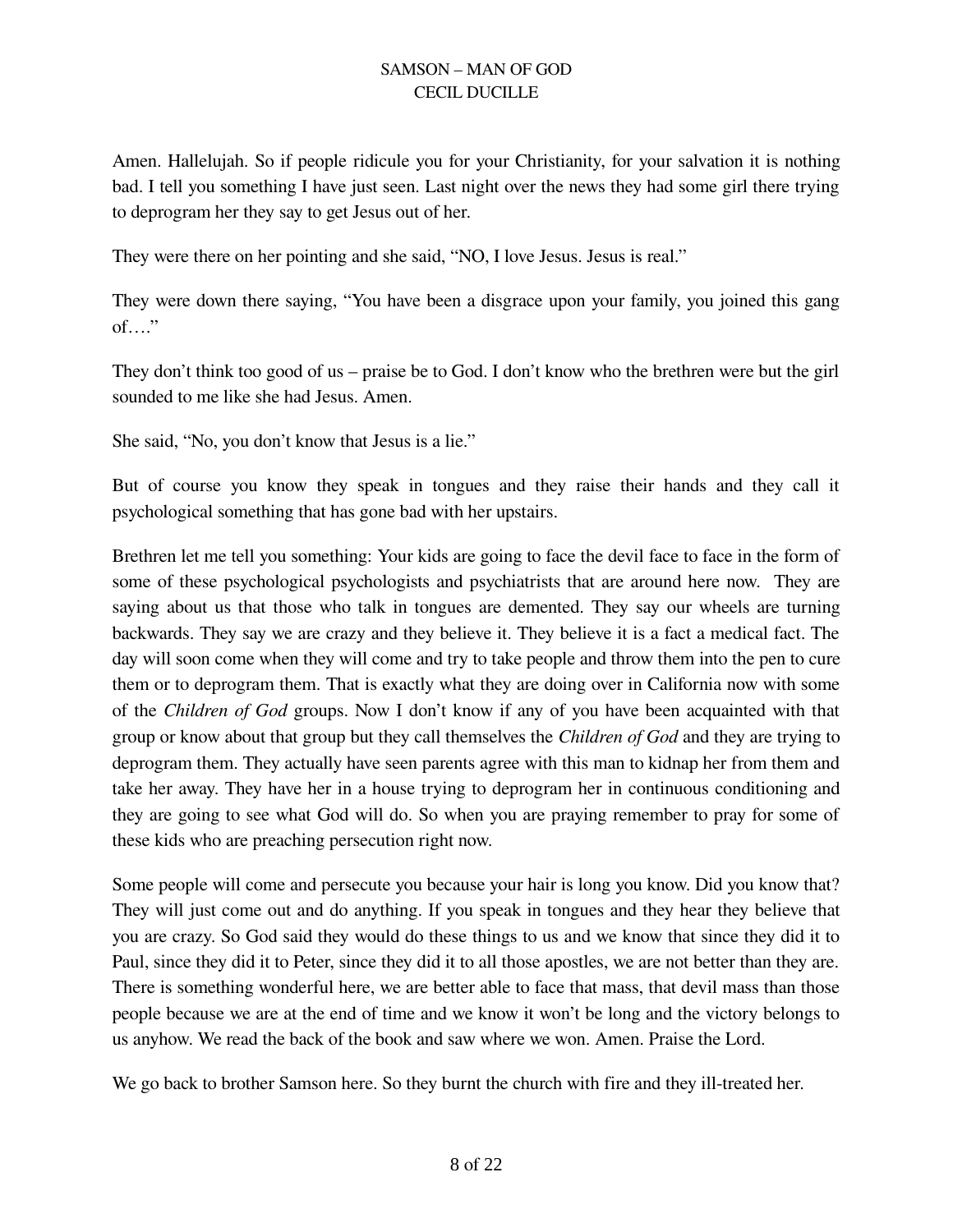So Samson said, "All right. They burned my wife with fire, I'm going to burn up their crops with fire."

So he got some foxes. Now I want you to notice that in the Songs of Solomon the scripture symbolically speaking of foxes says, "Take the little foxes that destroy the vines for our vines have tender grapes." (Song 2:15) Now these foxes nibble on the vine and they eat off the vine and destroy the crop. Now the foxes, we generally look at foxes in the symbolic language as sin in your life, little sins in your life that destroy your life. Watch it now, Samson took their own foxes and lighted them on fire and let them loose in their own cornfield and burnt down their crops. So their sins are going to find them out. This is what God is saying. God is showing you that the sinner man, he made all these big bombs, he made all these mighty inventions of destructions. What for? Brother, he is going to destroy more sinners than Christians. May God save some of them because it seems to me that sinners will be saved when they are in trouble more than when they are having a good time.

So praise be to God. The foxes therefore refer to sin. So their sins are going to find them out. You notice I am quoting scripture for all of this.

Now we go back again and these people said, "Okay, Samson want it – let's give it to him. We are going to take the whole of Israel this time and we are going to destroy Israel and we are going to take Samson."

So they really did not know what they were playing with. Samson here is a type of the church in our power. Now Samson went up into a high rock, a high rock that only one man could come up at a time because he knows that when he is sleeping they would probably creep up on him but they couldn't creep up on him where he was. So he went up into this rock and it was a cave and he went into the cave and lived up there.

So they said, "We can't catch Samson, we are going to kill the Israelites."

So they went and surrounded the church – you heard what I said? They surrounded Israel and they said, "The only way you can save yourselves is if you give up Samson."

This is exactly what is going to happen. The people of the world are going to pressurize the church and the church is going to deny you and I, turn their backs on us. We are fanatics they say.

So the Israelites came to Samson and they said, "Why have you done us this Samson?" Have you heard that? "Why have you Samson done us this evil?"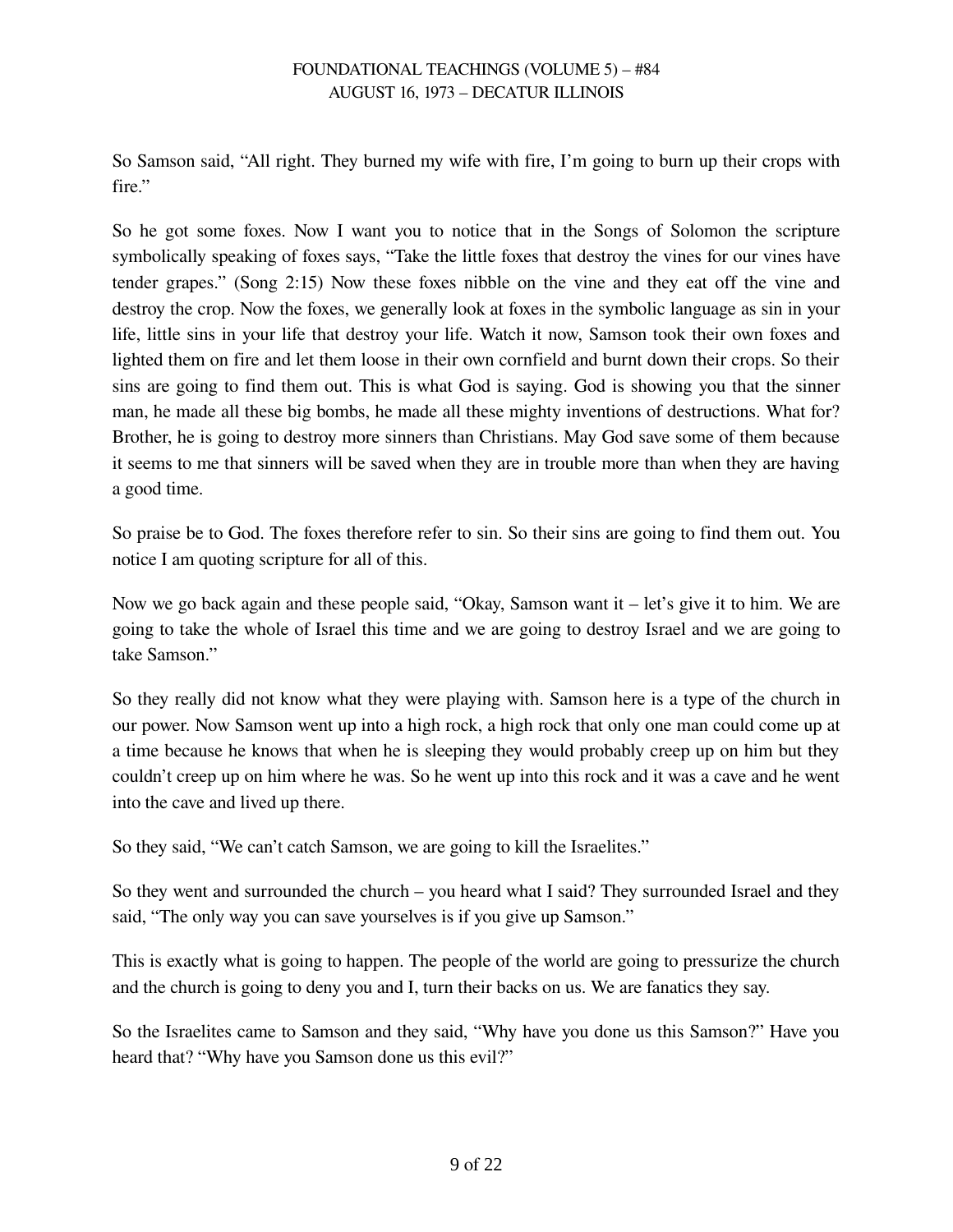"What have I done?" he said.

"You know that these people are our bosses. You know that they rule us, they govern us and yet you go and provoke them. They said that if we deliver you up to them they will pull off and don't hurt us."

Samson said, "Okay. Promise me that you won't hurt me yourselves."

Now it is the church and the church. One man said that a fanatic is one who has gone on further in God than the person who is calling him a fanatic. Amen. So you find that it was Israel and Israel. Israel took Samson and bound him with a cord and took him down and delivered him to the Philistines. Oh the Philistines began to dance and mock him and they were having a good time. So they were leading him to their country now to have a good time down there with him. But they said, "Let's have a little sport with him first." They began to laugh at him and mock him. The Bible said the power of God came down on him and he shook himself like an animal – just shake himself like this and the cords dropped off his hands like fire burnt it. The cord they tied him with just dropped like fire burnt it. As it dropped off he turned around – he couldn't get anything to fight with and he saw the jawbone of an ass. Now you just imagine what a jackass looks like – most of you here have seen jackasses and donkeys, his long jawbone.

He grabbed it and began to move through the host. Now these men has spears, long spears that would spear you from you were out here and these men were spear men and sword men and they had on armor and they were fighting men. They had shields and everything. Now what can the jawbone of an ass do against swords? But do you know what happened? They didn't know what hit them. In other words if you hit a man with a spoon and you really hit him hard enough and fast enough he wouldn't know what hit him. If he had an atom bomb in his pocket it wouldn't help him. So this is what happened that day. Samson moved through that host like a bolt of lightning and by the time they knew what had happened one thousand men lay dead and those who could run ran.

He picked up the jawbone of the ass and drank from it. He was thirsty and water began to bubble up in it – living waters. Amen. Hallelujah. But one word he said, he said, "I am going to die, heaps upon heaps…I have killed men heaps upon heaps and now imagine I am in this desert place and I am going to die for a little water." He wouldn't drink their water you know. Did you notice that? They were soldiers, they must have had their water bottles – he wouldn't drink their water and God bubbled water up. Do you know what that is? Samson as a type of Jesus Christ went into death, went into death and the living waters bubbled forth. Amen.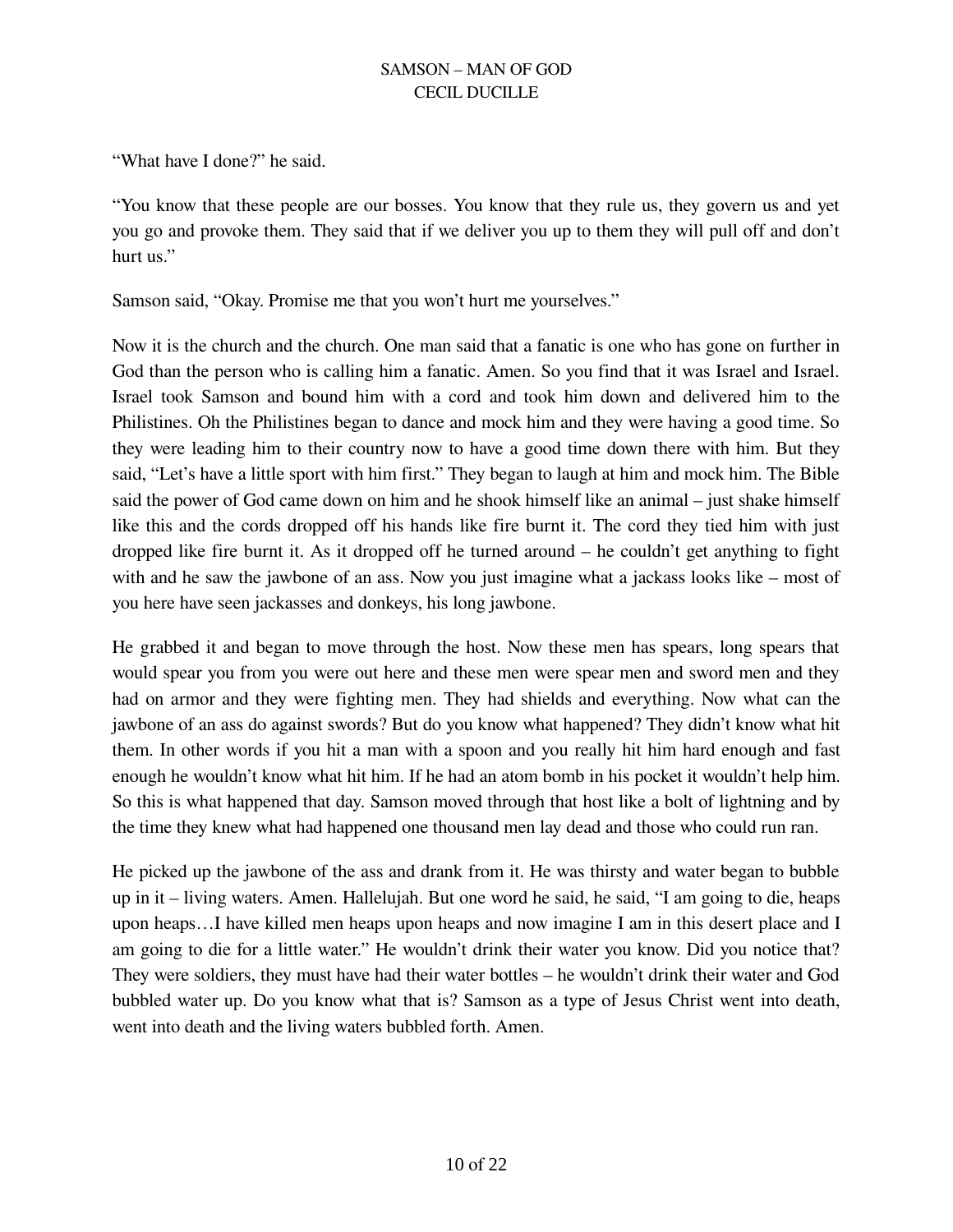John 7:37, 38, 39, "If any man thirst let him come unto me let him drink and in him shall spring up a well of living waters."

So in verse 39 it says, "it was the Holy Ghost which we should receive after Jesus Christ died and rose again."

So this Samson, this battle of his slaying these Philistines is the battle that Jesus fought at Calvary. Can you see that. The place was called Lehi and I'm sure that word Lehi has some meaning that would bring us right back to the Calvary experience. But after he defeated them there he went back home.

"Lehi means jawbone."

Praise God. Well out of Lehi sprang forth water.

Now we go back again and we see this Samson went back home. The Philistines were well beat and they never bothered him again. For twenty years Samson ruled Israel quite nicely and just normal. But God stirred him up again. Now I want to show you the period of time between the first action when he was acting as the type of Christ – now he is coming around to start acting as a type of the church with a twenty year span between.

He went down again into the Philistines to look for another wife again. This time he met a harlot and this woman was a very bad woman. She had no good intentions towards him but she wanted to kill him. As a matter of fact she looked at him as a good investment. Samson was a good investment because they would make her rich and powerful and quite famous if she would deliver this mighty Samson over into the hands of these people who couldn't touch him. So you can imagine Samson was over fifty years of age now for you can't get a wife in Israel unto you are thirty. You couldn't get married unless you were thirty. So Samson must have been thirty when he was getting his wife then after that he spent twenty years ruling Israel and then he came back so he was over fifty years of age, but he was still mighty and powerful.

So he came into this place and he fell in love with this bad woman. I want you to know what the woman's name was. Her name was Delilah and that is equal to the false church. Delilah is equal to the false church. Now this true church Samson fell in love with the false church and begin to have a marriage between both of them, a union that was inordinate, it was not ordained of God.

As he continued there she decided to sell him out to the world so she made an arrangement with the lords of the Philistines to go behind the gate when he is coming out from her house and they should kill him at the gate. So they got a whole band of soldiers behind the wall – can you see it?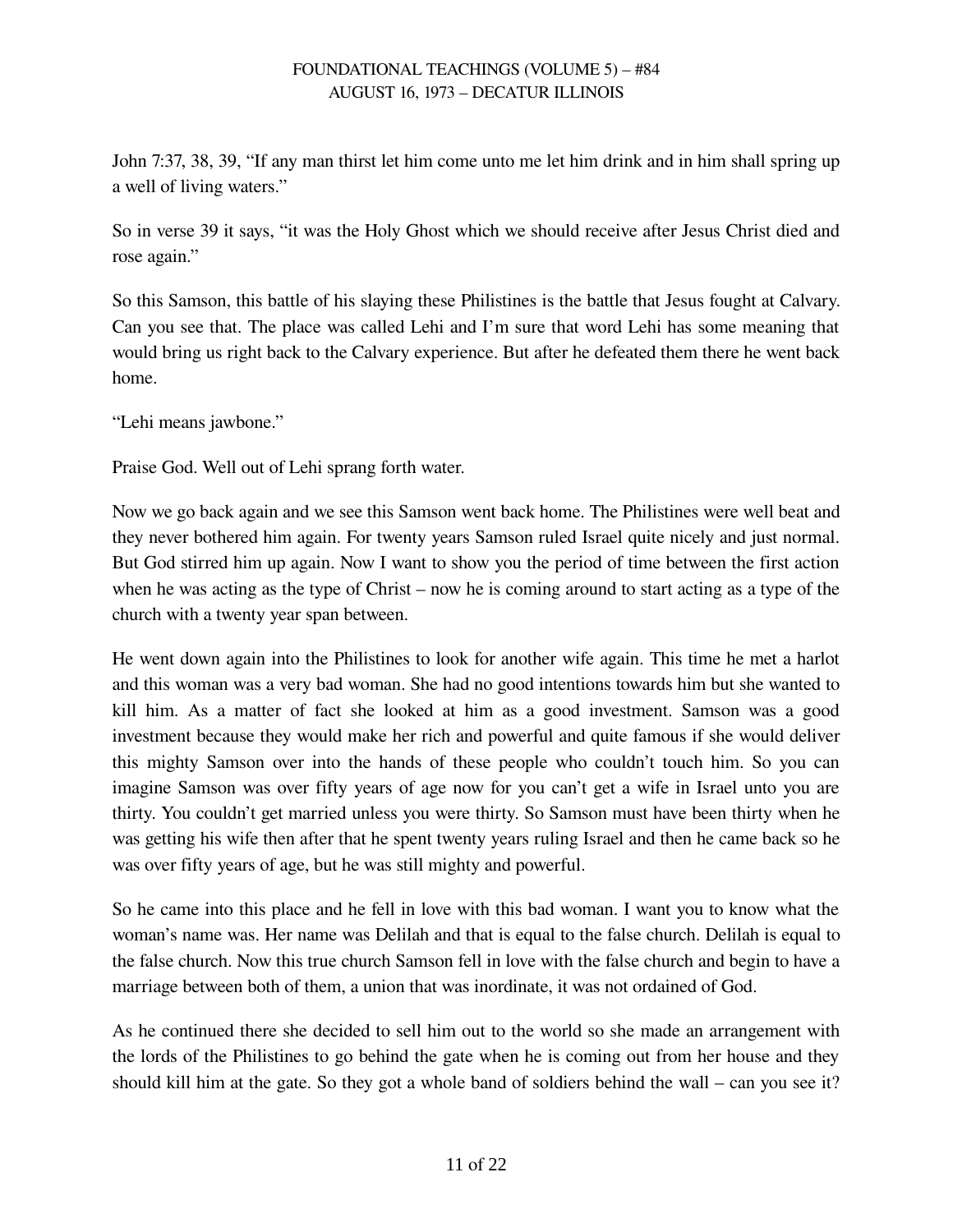The gate of the city maybe thirty, forty, fifty feet tall gate. A big old iron thing with big pillars which are so large that most of these gate keeper people live in side and there are streets on the walls up and down, people go up and down. So you can understand what kind of wall that is. You have seen the Great Wall of China in pictures so you have an idea. That massive gate Samson was coming out of her house early in the morning going home and he came towards the gate of the city and all of a sudden the Spirit of God just took him and he began to shake and he grabbed a hold of the gate and shook it. The men were behind the gate. Suppose you were behind the gate? What would you do brother? A sudden earthquake, the earth begin to tremble and the gate begin to shake and the whole wall was being shaken down. Samson rooted the gate out of the earth. I believe he must have backed up to it, you know what I mean. If he held it like this he wasn't tall enough really to lift the gate out. But what he could do is hold it and draw it right out of the root, hundreds of tons. Hundreds of tons, he drew it out of the root and lifted it over his head and hauled it, carried it up on top of a hill and deposited it. Those Philistines ran for their lives. Then he went home.



*(Picture of Ishtar's Gate of Babylon – but gives the size of the gates in those days.)*

He came back and Delilah began to temp him. Hallelujah. Let me show you a scripture that flashes to me. Turn to the 14<sup>th</sup> Chapter of Revelation and I'll show you that the false church tempts the true church. If you are of the true church you will always be tempted to go in and make a marriage with the system that is not obeying your Jesus. Do not have anything to do with groups and systems who will not follow Jesus. Amen.

Re 14:4 *"These are they which were not defiled with women…"*

That is the Delilah church. Do you know another woman in the Bible who represents the false church?

"The great harlot?"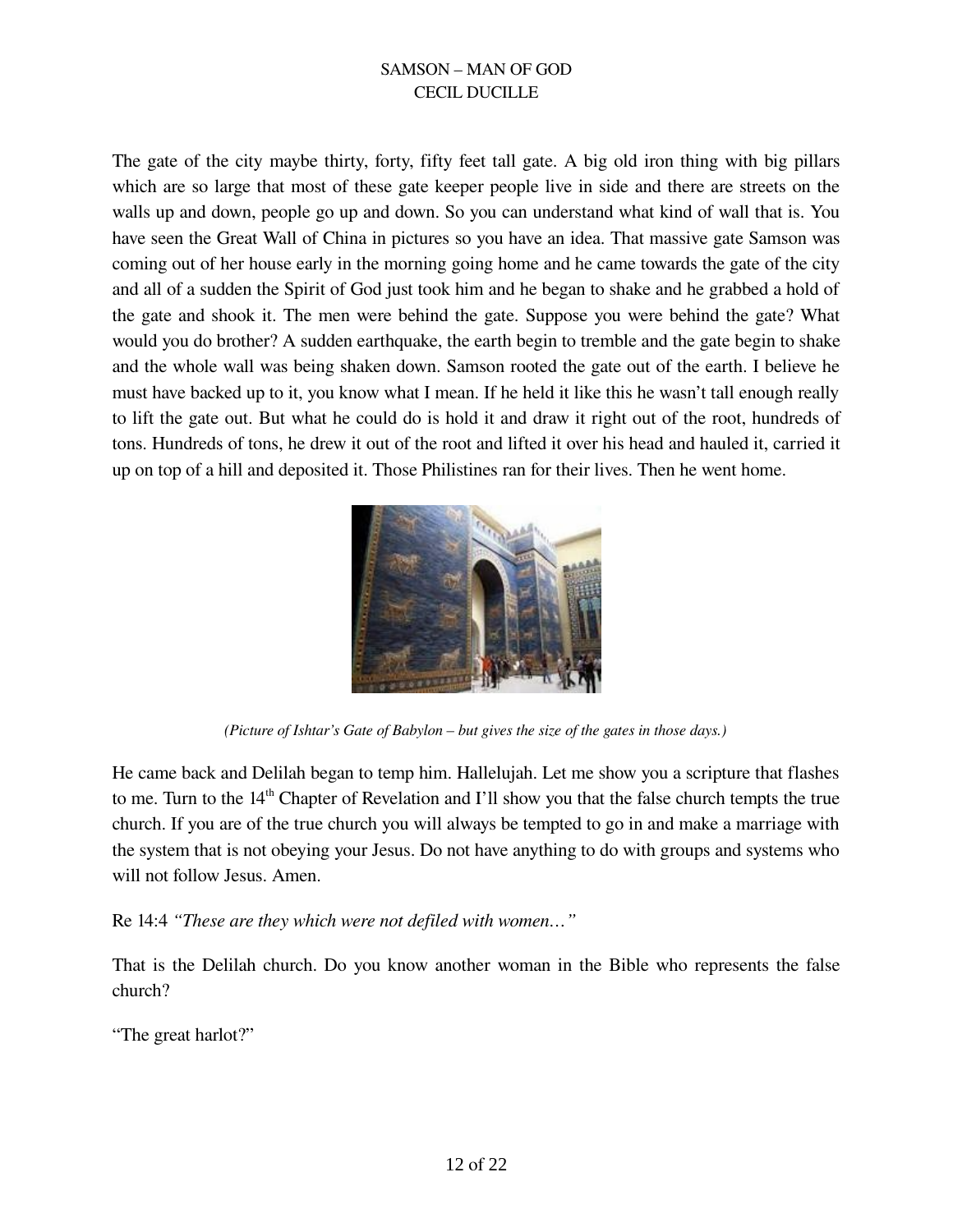Well the great harlot is the name of all of them, but Jezebel – the great harlot. So the great harlot is a church as described in Revelation. Right. Revelation 17:18. This harlot was represented by Delilah in this story. This harlot was tempting the life out of Samson. Okay.

So now what happened, what did really happen to brother Samson? He got weaker and weaker and weaker and there was a covenant that he had with God and the symbol of this covenant was that he should let his hair grow long; he should not drink any strong drink; and he should let his hair grow long. That was like you say you and I have a contract I give you a paper and you give me one. Well the paper or the mark of his contract in his body was that his hair should grow long and not be cut – no scissors, no razor should come on his head and he shouldn't tell anybody that because it was the secret that was between him and God and his father and mother. Samson, of course in those days long hair was a disgrace, a shame. People see you with long hair and they begin to laugh at you. If you read your scripture well you will notice that long hair was a shame. They laughed at people who had long hair.

So this man Samson had this covenant between him and God and he should not break the covenant. But lo and behold what happened? He told Delilah his secret. Let me show you that in your Bible where the church fell down.

2Thes 2:3 *"Let no man deceive you by any means: for that day shall not come, except there come a falling away first, and that man of sin be revealed, the son of perdition;"*

4 *"Who opposeth and exalteth himself above all that is called God, or that is worshipped; so that he as God sitteth* (WHERE? IN THE CHURCH!) *in the temple of God, shewing himself that he is God."*

Praise the Lord. Do you see what I am saying? I am not giving you my own words, neither am I trying to say anything that God isn't saying through me. My contract with God is that I come before His people and He tells me what to tell them. So when I come in here this evening the Lord said, "Tell them about Samson." So I didn't know what I was going to say, I just started off and as I go on the Lord just flash the scriptures before me. The last scripture that was flashed before me is 2<sup>nd</sup> Thessalonians, Chapter 2 and the verse 3 and 4.

2Thes 2:4 *"…he as God sitteth in the temple of God, shewing himself that he is God."*

So it is the church, right in the middle of the church that the antichrist is going to come forth. Then God is going to give you a time when you can know of a truth when the antichrist is here. Let me turn you to that. Turn back to Matthew 24 and look at verse 15.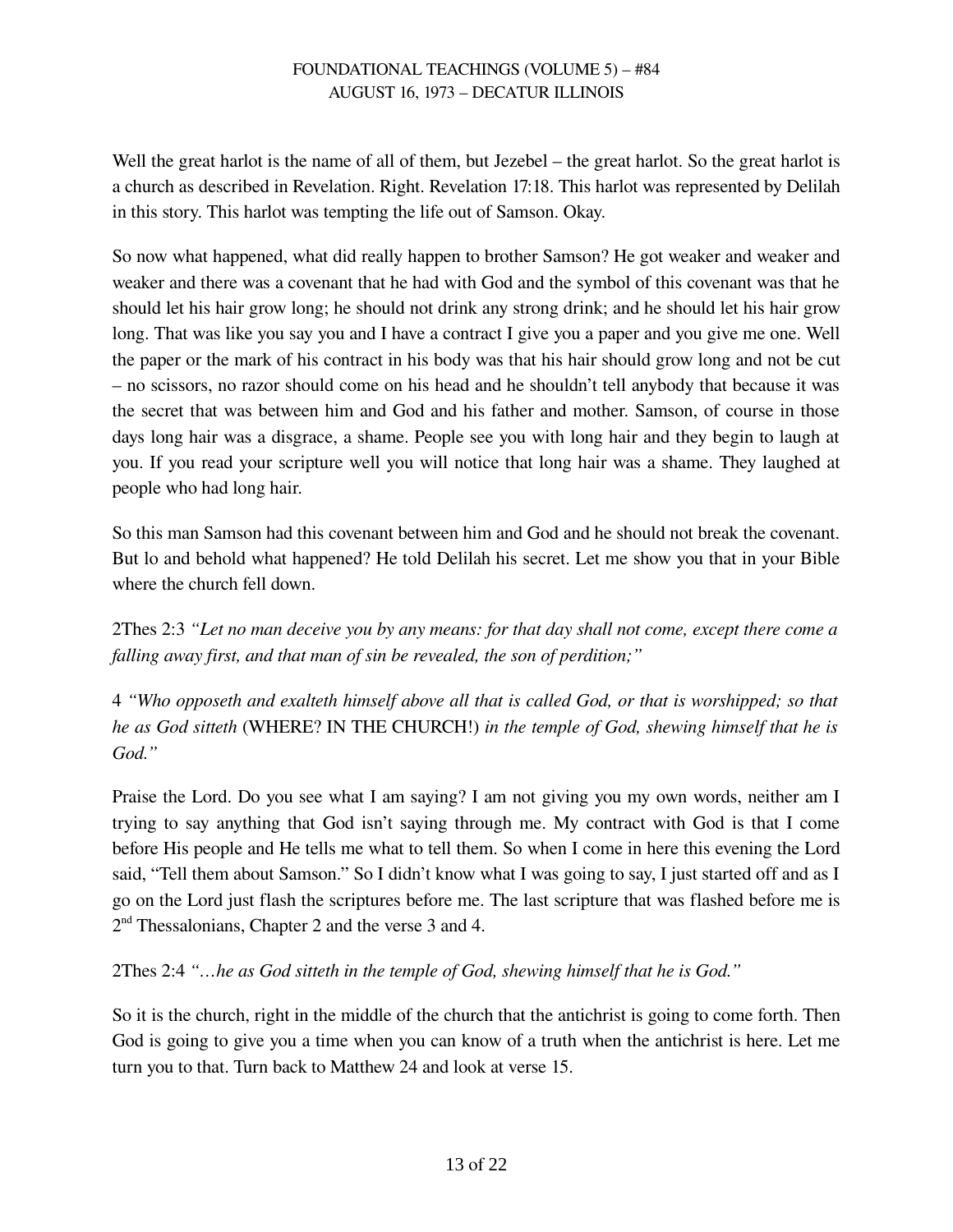Mt 24:15 *"When ye therefore shall see the abomination of desolation, spoken of by Daniel the prophet, stand in the holy place, (whoso readeth, let him understand:)"*

16 *"Then let them which be in Judaea flee into the mountains:"*

17 *"Let him which is on the housetop not come down to take any thing out of his house."*

Praise God. Now you see, God is telling you when you must flee from the carnal physical things of the world. He says, "Whenever you see this beast is set up in the earth, that is the one-world church and the one-world government joined together," He says, "quit all your physical attainments and look up to God." One scripture says, "look up and lift up your head." Let me read it for you, the same passage in Mark 13, verse 14:

Mr 13:14 *"But when ye shall see the abomination of desolation, spoken of by Daniel the prophet, standing where it ought not, (let him that readeth understand,) then let them that be in Judaea flee to the mountains:"*

Do you follow what I am saying? There is a symbolism in your whole Bible. It has depth. "*Be in Judaea",* Judaea is a low country, *"the mountains"* are a high place. "Them that be in Judaea get up into the mountains." If you are in a low place in God, Judaea, Judah, Jesus, Judah – Jesus. Jesus was of the tribe of Judah. When you are in Judah - Jesus then you get up higher. Amen. When you see things begin to come to blood… This is what God is speaking to us tonight because young people will have to face the devils as much as old people. I believe that the young people are going to really stand up for God in this hour of distress that is going to come on our world.

So now we see here then – go back to Samson. He told Delilah, first of all he told her, he said, "if you tie my seven locks of my hair with a new rope I will be just like a baby. I can't move." He is playing with her. He is playing with death. This is when you play with a church that is backslidden from God. Amen. You are playing with the harlot, harlot religion, harlot church. Amen. His head was tied like this and she tied him up on the post of the house and she said, "Samson, Samson! The Philistines are upon thee!" He jumped out of his sleep and jumped off and took away the post of the house with his hair. Do you think your hair could stand that? Amen.

Now the last time, the next time he told her the truth and she got barbers and probable she doped him and that would break his covenant anyhow because he shouldn't drink strong drink or take any heroin or any dope or things like that. She doped him, put him in a deep sleep and got a barber and shaved off all of his head, shaved off his head and made him bald. Then she said, "Samson, Samson! The Philistines are upon thee!" And when Samson got up and was ready to fight the men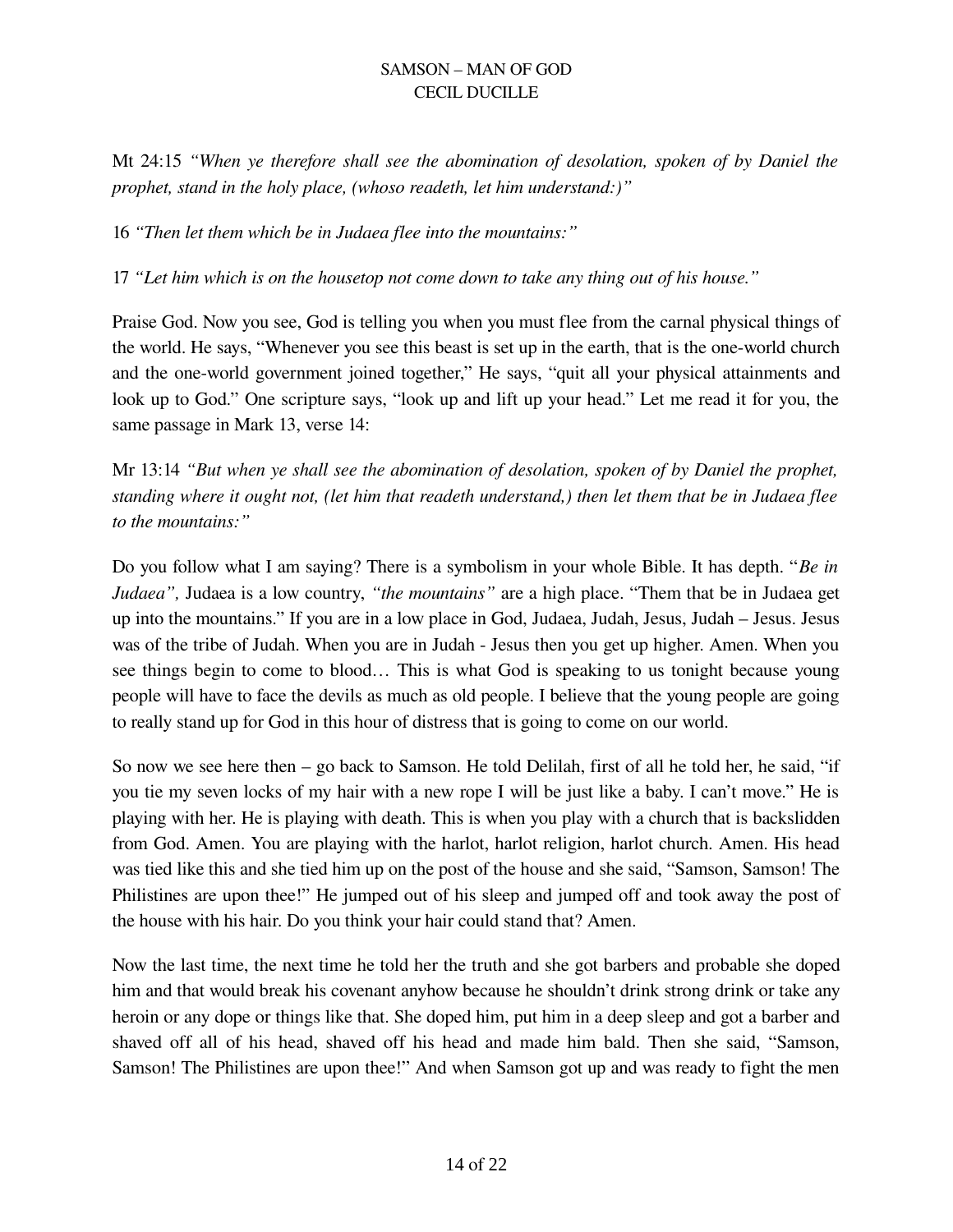just grabbed him and the Bible said he was like an ordinary man and he did not know until when he tried to move they held him and he couldn't move. God had departed from him.

Now did I read in Thessalonians that there would be a falling away? Quite! Now the church therefore fell down into great darkness. What happened? They took the Bible said they put out his eyes. In those days they had a way of putting out people's eyes. They got a sword and they put it in the fire and when it was red hot they just clop it over the eyes and it just fry your eyes. This is what they did. Let me tell you something. These people are in the darkness and they took out the Holy Ghost which is the eyes of the church. They took out the eyes of the church and left us blind. Hallelujah. This is why you have so many false doctrines in these religious systems. The government is pleased with religious systems that are just nominal and like social, they do good things, keep the hospitals and so on and so forth.

But the Lord did something! He brought the Holy Ghost again. Amen. As the Holy Ghost came Samson's hair began to grow. Those fellows had him chained and they forgot altogether that he had told them that the trick was in his hair. So his hair began to grow and I can see – do you know what they had him doing? Have you ever seen those mills that a mule goes around a post like this, right around the post and the mule grinds, there is a big heavy grinder in the middle and the mule is the motor that runs it, well that was what they had Samson doing. They had him pushing this thing around and around and around. But you see what happened, Samson found out the first day that it was hard for him, it was very tough on him. Then he began to get stronger and he could just easily push that thing around. He was there pretending like he was straining with it, straining with it but he was having an easier time. As his hair grew he felt his hair and he knew it was growing and he waited for his time.

He heard them talking, they were going to have sport with him. They were going to use him for sport and he knew the temple of Dagon that it was built… Remember he walked up and down there you know when he could see. He walked up and down there. He knew the temple of Dagon that it was a kind of architecture that was built like this. Talk about modern architecture, I don't think we have really seen anything. That was ultra-modern wherein the whole weight of the building rested on two massive pillars that were right beside each other. It was a building shaped off like a saucer and all the people sat around on the balconies hanging down. You know, different balconies hanging down and the whole chief weight was on this and they had arms coming this way. So the center of the stage would be right at the pillars you see. They were honoring Delilah that day and this great fish god Dagon was there and they were bowing to him and offering him sacrifice.

So as they begin to tease Samson, Samson said to the little boy that carried him. He said, "Just lead me to the pillar – I want to rest a little time." The boy led him to the pillar and he felt both pillars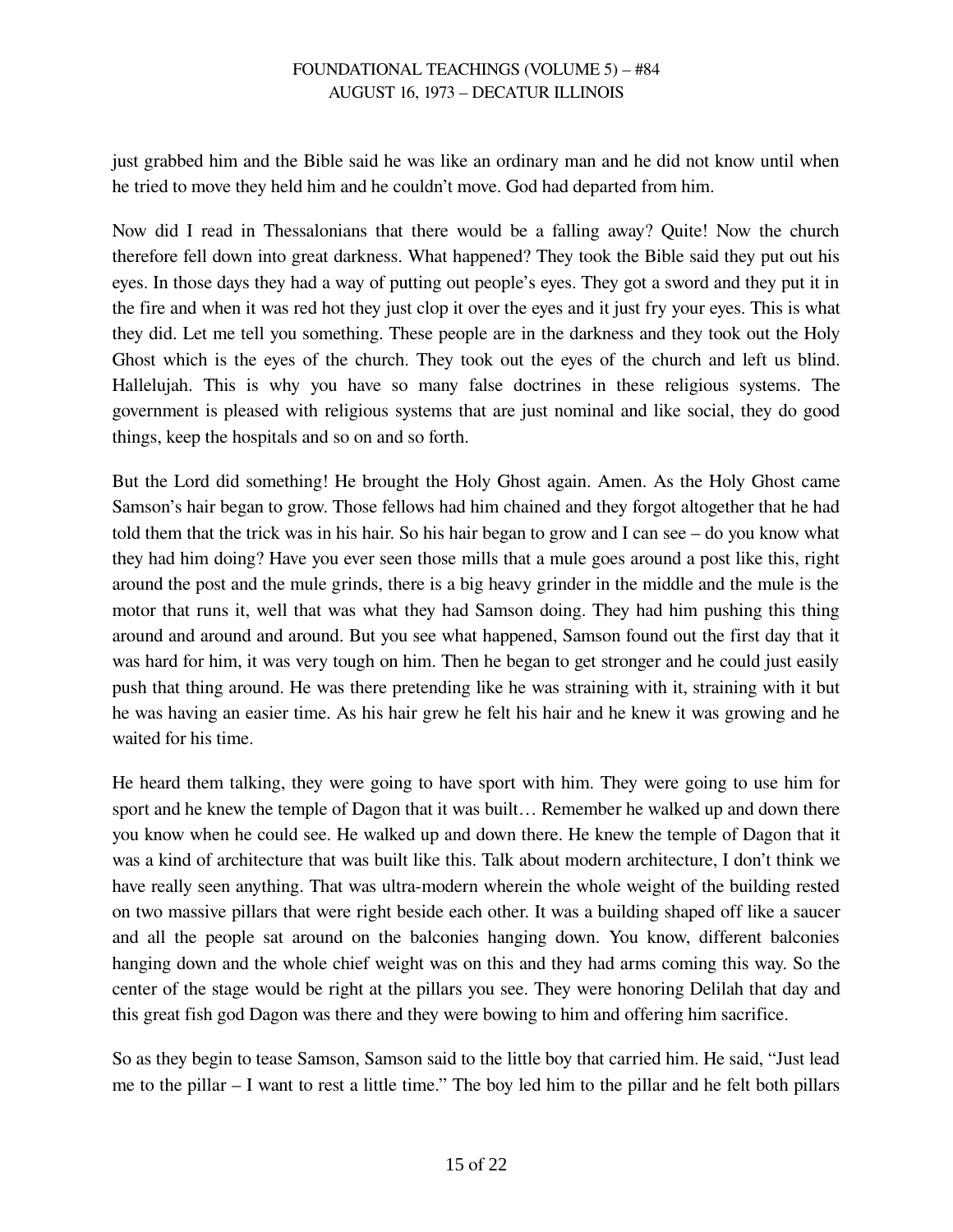and the Bible said, I don't know how he did this, but the Bible said "he bowed himself." Probably he put his back on one pillar and his arms on the other pillar and he made a bow to push and he said, "God this once let me die with them" and the whole house came down. He killed how many, thirty thousand one time, something like thirty thousand. The Bible said he killed more in his death than in his life.

You know what that is? It is befitting with the sons of God exactly. The sons of God are going to give up their lives to prove to the world that they are immortal. Isn't that something? That is in Revelation 11. After they have finished their work and they knew now that they have gained immortality, nobody would believe them. But did they believe Jesus? He told them He was the Son of God but they wouldn't believe Him. He said, "Well, it would be good for you to die if you are the Son of God." They wanted to see if the Son of God could die. So the sons of God will give their lives up. They will slay them and they will lie down there three and a half days and they will get back up. Amen.

Would you like to see a man dead and his head lying down out there and he gets up and reaches over, picks up his head, puts it on, adjusts it properly and walks off. Amen. That is the condition. Praise be to God. That is what the Bible shows is going to happen. The sons of God who will be beheaded for the word of God. They will get up, pick up their heads and go back into the city and said, "Here we are. Alive forevermore." They will eventually speak the word against the sin and even that will save many sinners. They will speak the word against sin because God said they will beat their swords into plowshares. They are going to speak against every gun. If you have a gun in your drawer at home it is going to catch on fire and the guns will all be on fire. The things that are against God and against God's people will all be on fire. The prisons will all catch on fire and be destroyed. NO more prisons in our system. The concentration camps will all catch on fire and be destroyed. God that day will light fire in the whole earth in all the places of the devil and the men of sin will be slain and the devil himself will be arrested. Amen.

One of you guys might well go up to the false prophet who was filled with the spirit of the devil and said, "You spirits, I bind you for 1,000 years." And the Devil screams and you have got him. Amen.

The Bible says, "Christ will do it" but Christ will be in you. Christ in you, Christ was in Jesus reconciling the world unto God and Christ in you will be reconciling the world unto God also. So praise be to God.

This is the story of Samson and the story of the church. Every story in the Bible is like that. You try it. You go read some of them and see what happens.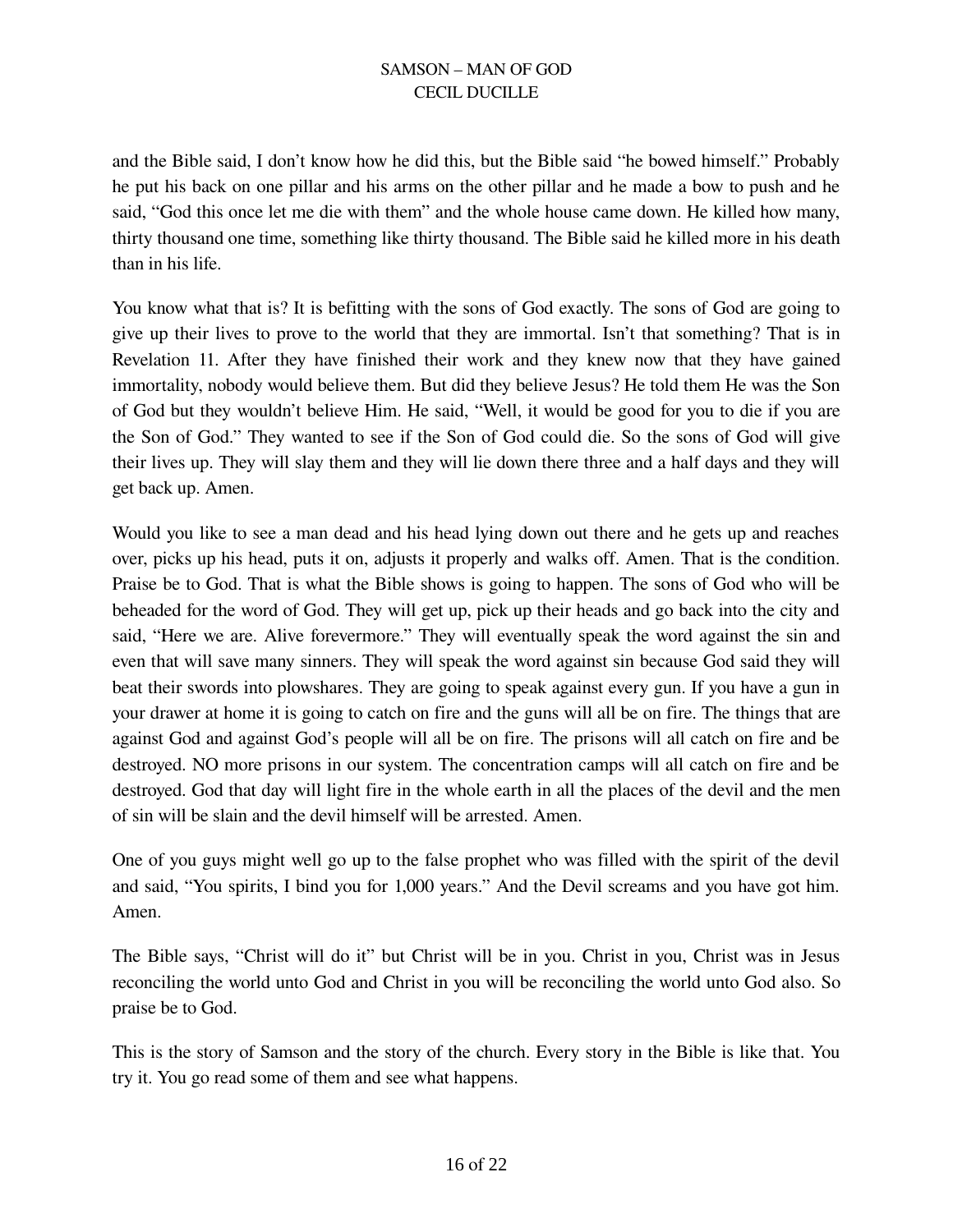Now any questions? Praise the Lord.

Question: Samson had long hair and Paul said long hair was a shame to man.

Brother Cecil: Yes, because long hair was a shame to a man you see. You see that is why God made Samson a laughing stock. He was a freak, he wasn't acceptable to society. He was bearing the reproach – like you – you bear the reproach of Jesus Christ. People laugh at you, they look at you as funny guy. They look at you to be talking something about Jesus and all that sort of thing. So God said Jesus Christ would be a rock of offense and a stumbling block in the church. Yes. Jesus Christ was reproached, laughed at, scoffed, mocked and so we are in the same position but praise God – this time we are coming forth with power and we will be overcomers and overcome everything including death. Praise God.

I am not saying that if one of you guys cut your hair you will lose your churches…unless God made that covenant with you. Praise God. That doesn't matter really. Amen.

You run out of questions so easily.

Question: What is the difference between the end time gospel and the previous gospel?

Brother Cecil: All right. The gospel of the end time is different from the previous gospel in that it is the development of the previous gospel, the gospel that has been given and has been preached and it is the development of it into the end of all things. God is bringing it to a finality, a conclusion. Now to bring this thing to conclusion God has seven years at the end of time in which He is going to bring this to a conclusion, the last seven years of time. Now nobody can be certain where the last seven years of time begins except by revelation. So we find God giving us certain signs. For instance God said, "Whenever you see the beast manifest on the earth you know it is 3½ years left." This is what I am saying. You look out and you see America, Russia, China and all the other nations joined together including Europe and you say, "Now this is it. That never happened from the world began." Once you see, you try, look at it.

Hitler almost did it. He failed. Napoleon intended to do it. He failed. Genghis Kahn would have done it, he conquered the whole of China, the whole of Russia, the whole of Europe and he failed. Amen. Alexander the Great, he thought he was going to do it. He failed. No man ever did it.

Now you see what is happening – how simple? Your President feels that he is going to get the whole world together. He is working right along this line. So far he has got them to come to the peace table, but you know Watergate intervened and kind of stopped the situation. Last night he was appealing to the nations. He said, "Let's put Watergate aside and let us go on with this thing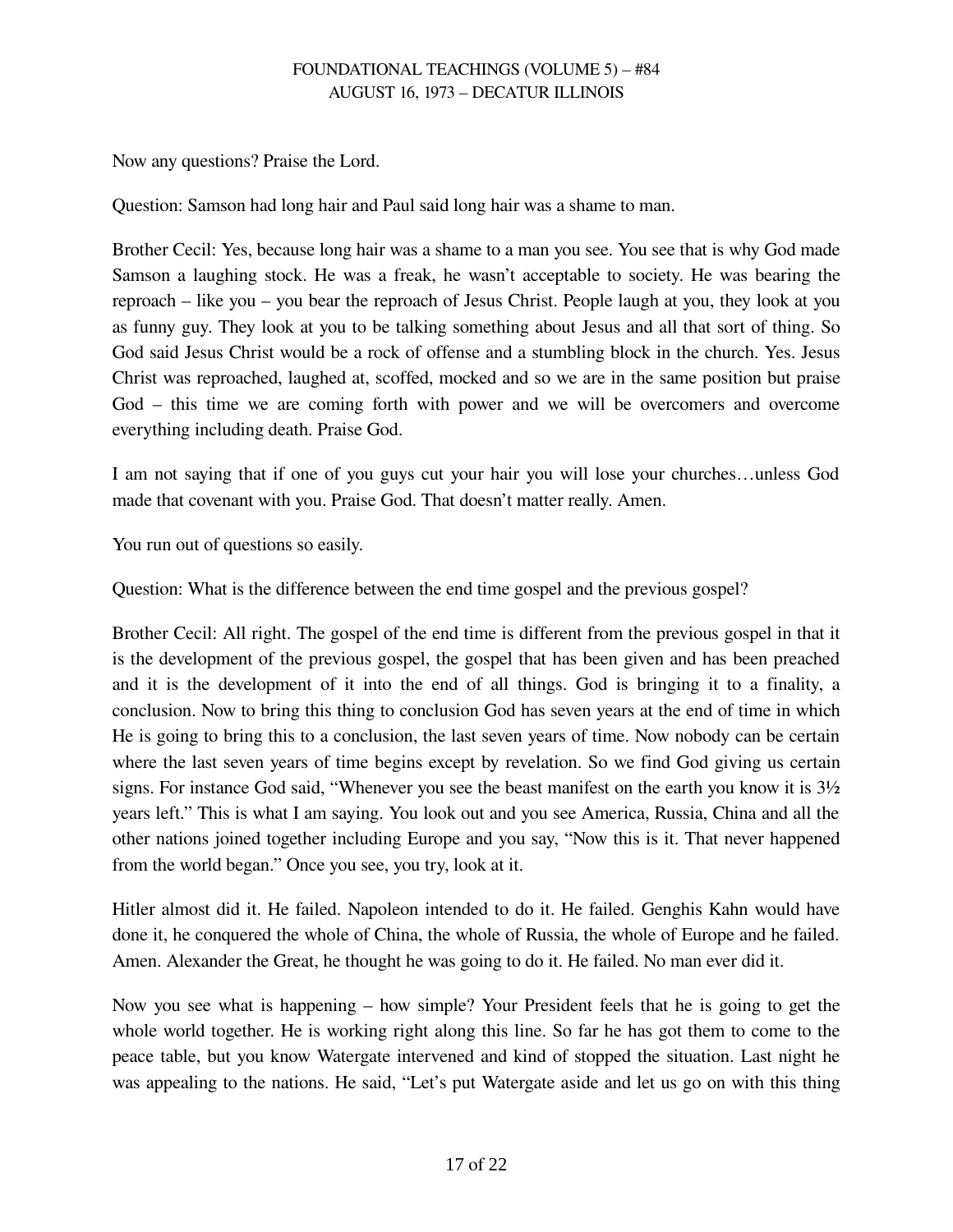we are doing." God is giving us more time but it is going to happen. When you see it happen you know that it is it. Don't let anybody tell you because the church believes that we are not going to be here during the tribulation, but the Bible says we will be here.

If you read Matthew 24 from the  $21<sup>st</sup>$  verse it said...I'm going to ask you just like in school you would get a good piece of comprehension and they say, "Okay, tell us what this passage means in your own words." Amen. So I am going to read a passage for you and ask you to tell me what it means in your own words.

Mt 24:21 *"For then shall be great tribulation, such as was not since the beginning of the world to this time, no, nor ever shall be."*

22 *"And except those days should be shortened, there should no flesh be saved: but for the elect's sake those days shall be shortened."*

23 *"Then if any man shall say unto you, Lo, here is Christ, or there; believe it not."*

That means Christ hasn't yet come and the elect will be there.

Mt 24:24 *"For there shall arise false Christs, and false prophets, and shall shew great signs and wonders; insomuch that, if it were possible, they shall deceive the very elect."*

25 *"Behold, I have told you before."*

26 *"Wherefore if they shall say unto you, Behold, he is in the desert; go not forth: behold, he is in the secret chambers; believe it not."*

27 *"For as the lightning cometh out of the east, and shineth even unto the west; so shall also the coming of the Son of man be."*

28 *"For wheresoever the carcase is, there will the eagles be gathered together."*

29 *"Immediately after the tribulation of those days shall the sun be darkened, and the moon shall not give her light, and the stars shall fall from heaven, and the powers of the heavens shall be shaken."*

30 *"And then shall appear the sign of the Son of man in heaven: and then shall all the tribes of the earth mourn, and they shall see the Son of man coming in the clouds of heaven with power and great glory."*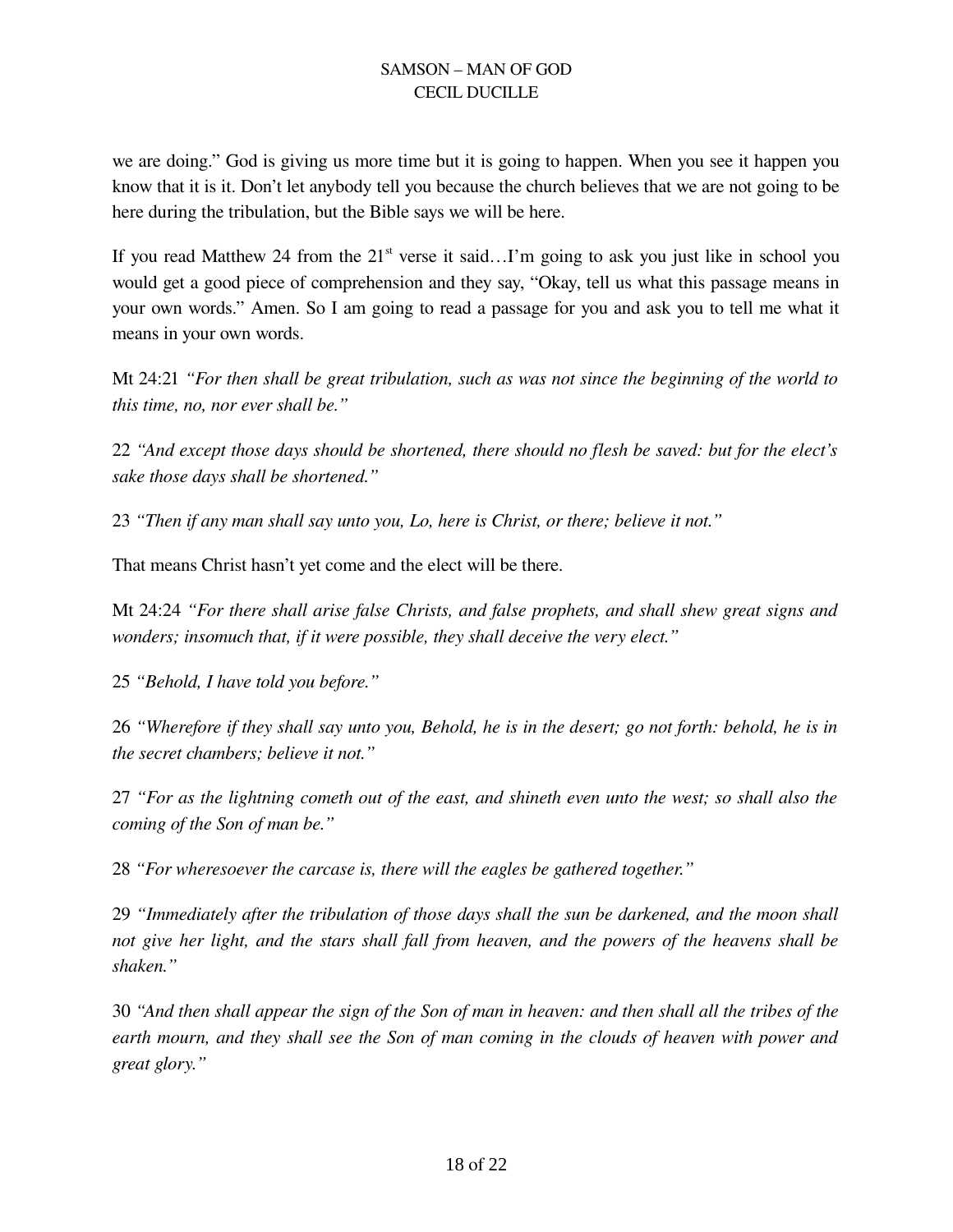So tell me now, if you could read that and tell me that Jesus will come before the tribulation? This said in verse 29 *"Immediately after the tribulation of those days shall the sun be darkened and the moon shall not give her light…"* The church will be darkened and the sons of God will die and the stars which are the sons of God will fall from heaven to the ground. That is what it is saying – and then shall appear Jesus Christ coming – the resurrection. Praise God. After the tribulation in many many scriptures. So that is what we mean by the end time.

This end time gospel is a gospel where Jesus Christ is Lord, Head, not just saying it. As I said before, not a bumper sticker but a really a heart sticker that you have got it stick/stick/stuck to the bumper of your heart and it keeps going on. Amen. Jesus is Lord. Once we make Jesus Lord then the church is not Lord, the people who say they are leading us is not Lord, we ourselves are not Lord. We are not going to do our thing. We will not do what we want to do, we will do what Jesus wants. So before you do anything ask "Is this what Jesus wants?" If you feel any worry inside, you don't feel to do it, don't do it. It is as simple as all that. Don't let anybody force you to disobey that in here because that in there is Jesus Christ. Amen. That is what every saved person should believe.

But you see people are trying to tell you, "Oh no, don't follow your heart. Don't do what your heart is saying. Do what I tell you."

You do what Jesus tell you, Jesus is talking inside here, begin to trust Him and if He knows you are going to trust Him and you are going to do what your heart tell you – He will make your heart tell you what to do. It is simple as all that. God is more interested than we are, we just have to work out an intelligent operation with Him and He will work according to what we know and what we agree on and what we believe. Amen.

Praise God.

*SONG*

*Jesus Christ is wonderful Bless His holy name Jesus Christ is wonderful Bless His holy name*

*Hallelujah amen.*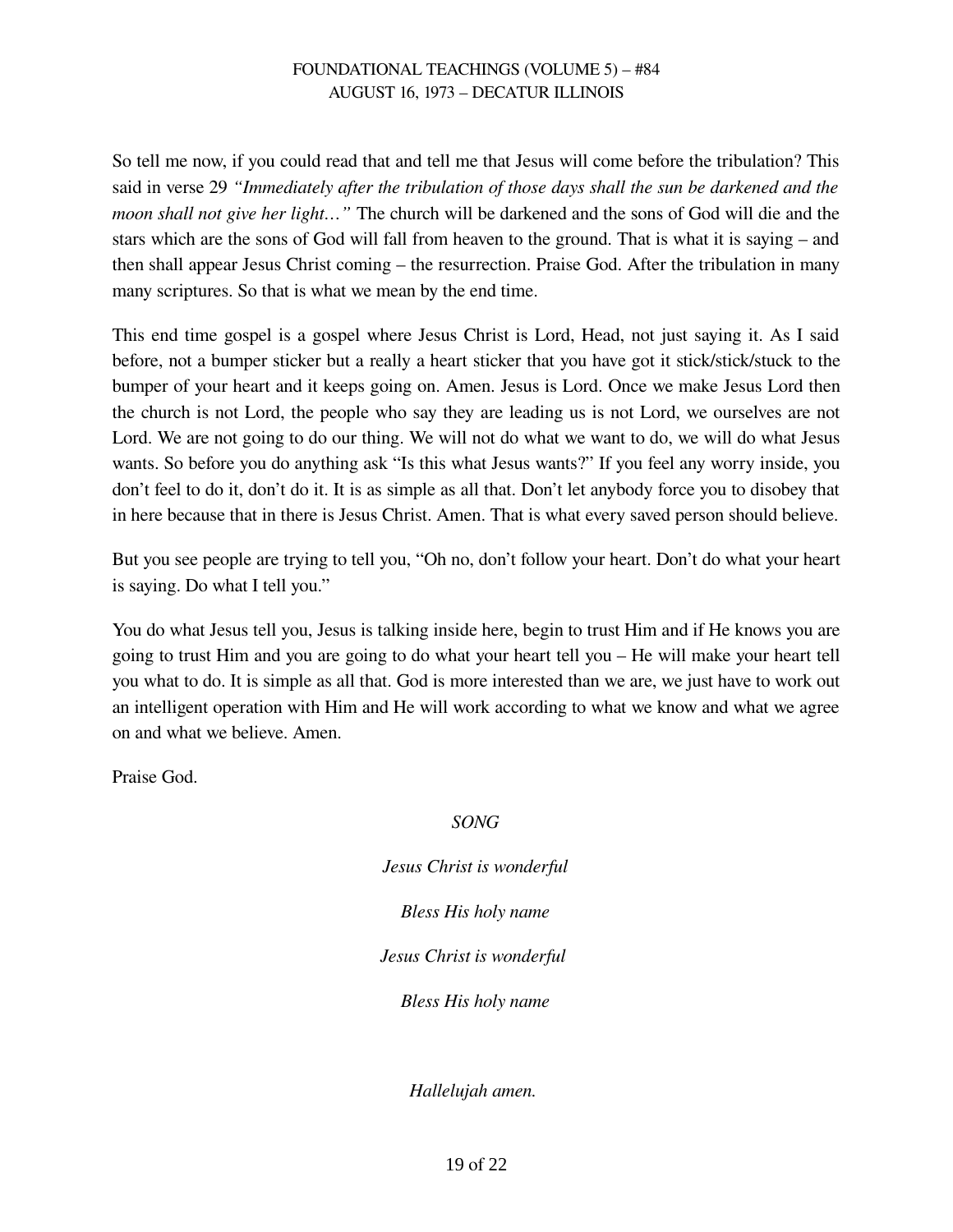*Hallelujah amen.* 

*Hallelujah amen.*

*Bless His holy name.* 

*Do you know who made that? Arlene. Do you remember Arlene Flint from Danvers? We must give you her address, she would love to come and give you a talk sometimes.* 

*Praise God. Well God bless you.*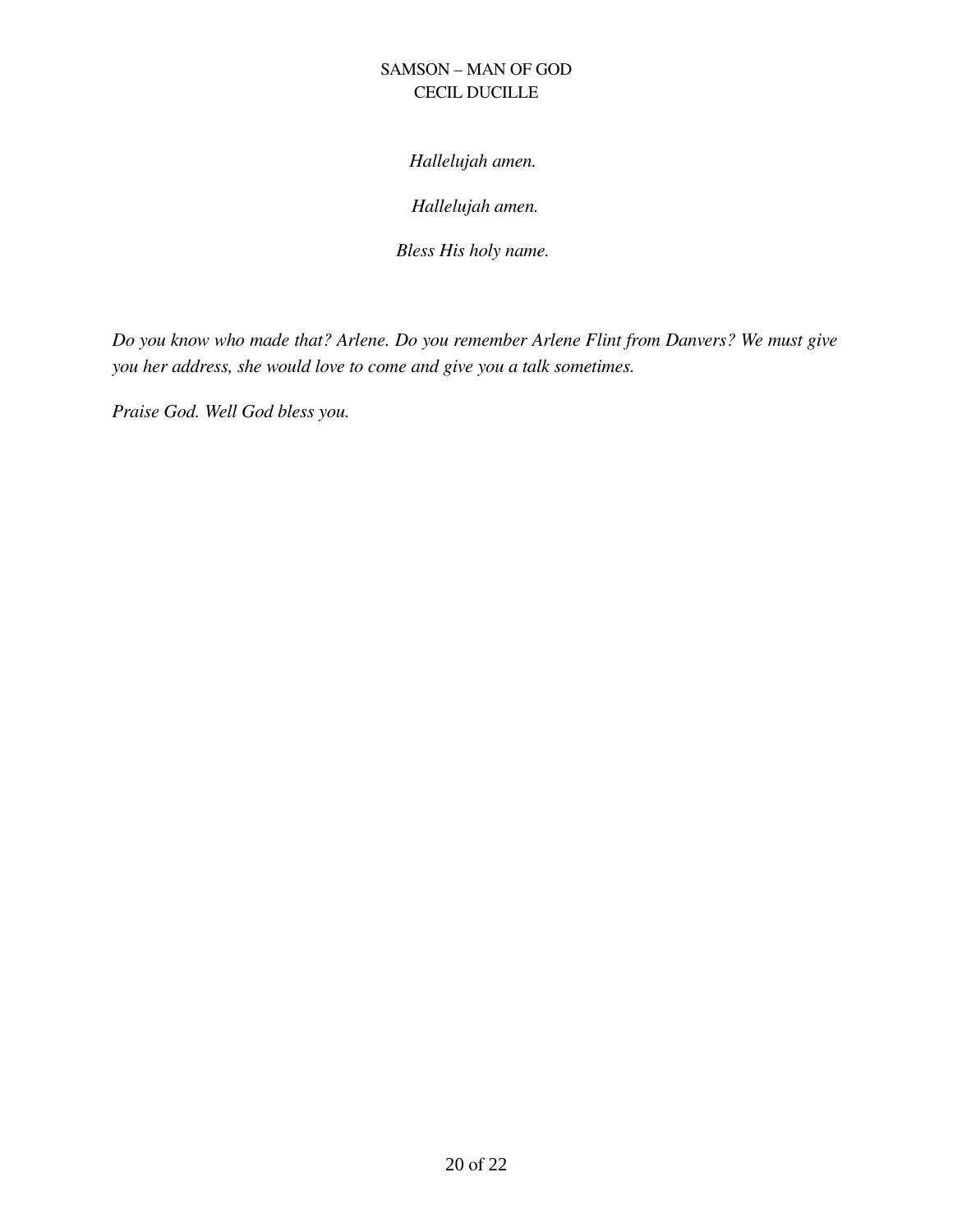#### **TYPES**

*(Discussed in this message)*

- 1. Samson natural man
- 2. Samson type of Jesus Christ came down to sinners to get a bride
- 3. Sheep type of a son of God
- 4. Samson's wife type of the church, the bride of Christ
- 5. Lion Satan
- 6. Thirty sonship
- 7. Riddle Mystery of the gospel of the kingdom
- 8. Samson's power the Word and the Spirit he tore lion in two
- 9. Thirty garments type of righteousness of the saints (they wanted to just put on a robe and be righteous)
- 10. Foxes type of sin
- 11. Israel type of the church + Samson as the elect church
- 12. Water in the Jawbone of the ass living waters.
- 13. Samson type of Jesus Christ
- 14. Battle at Lehi with Jawbone Jesus' battle at Calvary
- 15. Samson type of the church
- 16. Delilah type of false church
- 17. Jezebel the great harlot
- 18. Samson's covenant with God not drink strong drink/let hair grow long
- 19. Eyes Holy Ghost is the eyes of the church Harlot church took out the eyes of the church